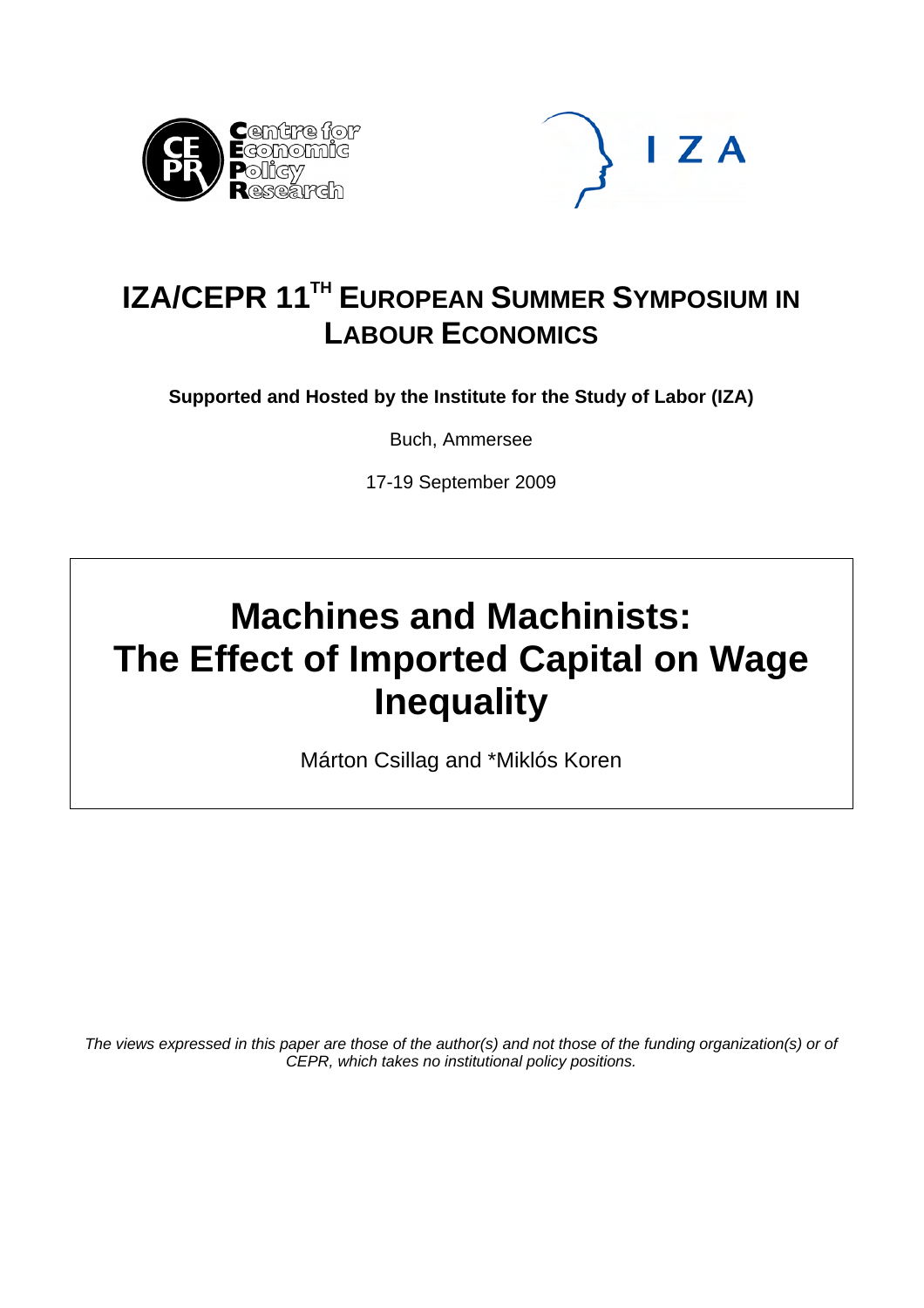## Machines and machinists: The effect of imported capital on wage inequality<sup>∗</sup>

Márton Csillag and Miklós Koren†

April 2009

#### Abstract

This paper estimates the effect of capital imports on the wages of a large, representative sample of Hungarian machine operators. Using linked employer-employee data and detailed product- and firm-level import data, we match the precise occupation description of each worker to the equipment imported by their employers. We find that machine operators working on imported machines earn 16 percent more than those working on domestic machines. Estimating a structural assignment model of heterogenous workers and machines, we conclude that about one third of this wage gap is due to the higher returns to skill on imported machines, and two thirds are due to the higher skill of imported machine operators. Our structural estimates also suggest that imported machines contributed substantially to the increase in wage inequality in Hungary. Our results highlight a novel mechanism of skill-biased technical change.

## 1 Introduction

This paper investigates the role of capital imports in shaping wage inequality. Most developing countries lack significant production of machinery, and hence imports from R&D abundant countries provide the single most important source of machinery and technology embodied in them. (See Eaton and Kortum (2001) and Caselli and Wilson (2004).) Capital

<sup>∗</sup>This research is carried out within the Center for Firms in the Global Economy (CEFIG). We thank Péter Harasztosi for excellent research assistance. Financial support from the FP7 program SCIFI-GLOW is gratefully acknowledged.

<sup>&</sup>lt;sup>†</sup>Csillag: KU Leuven. E-mail: marton.csillag@econ.kuleuven.be, Koren: Central European University, IEHAS and CEPR. E-mail: korenm@ceu.hu.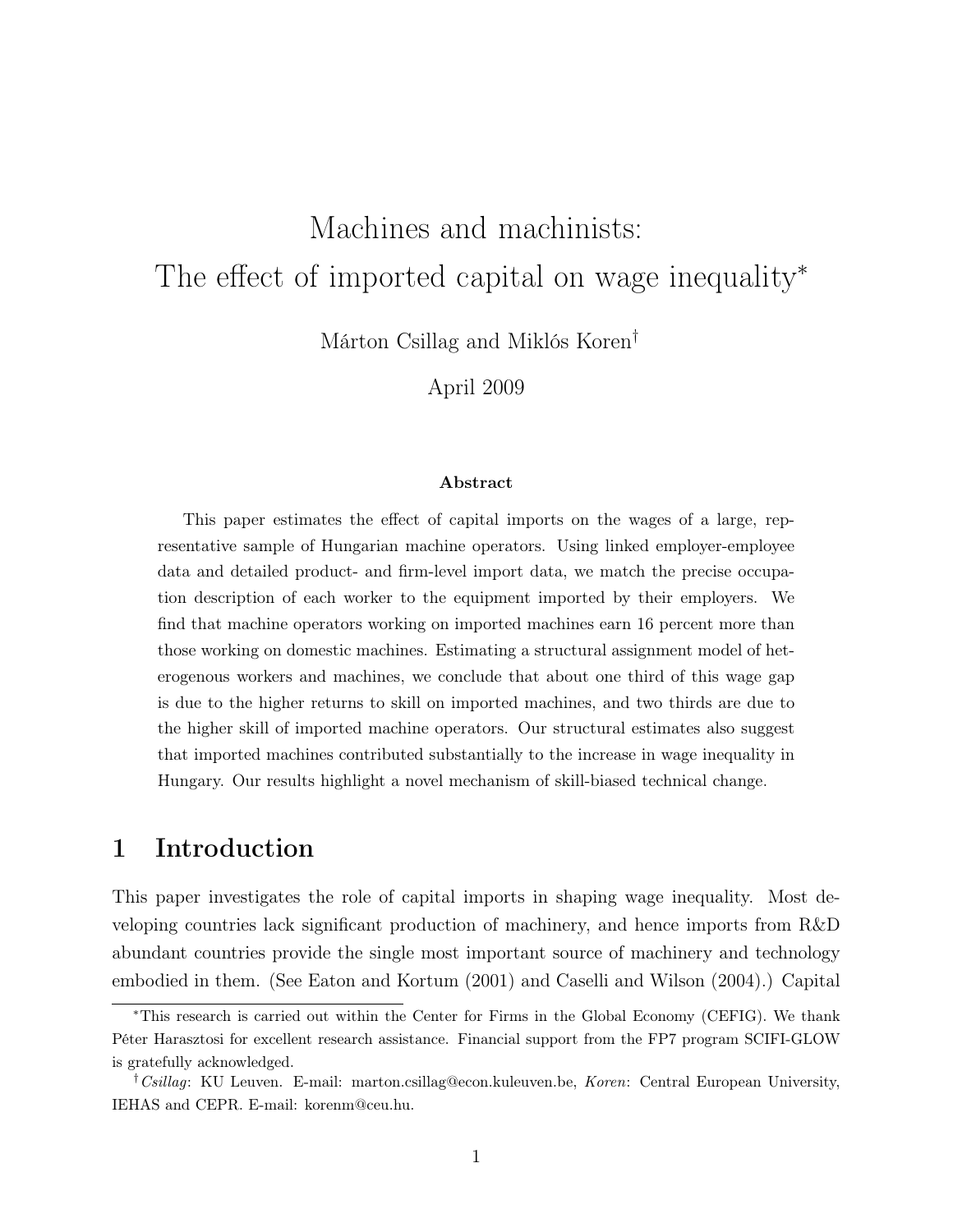imports are also the most important channel through which skilled-biased new technologies can be adopted in these countries. If capital goods complement skilled labor in production, the marginal product of skilled labor increases once imported machinery becomes available, and hence the skill premium rises.

We estimate the effect of imported machinery on the wages of a large, representative sample of Hungarian machine operators. Hungary provides fertile ground for studying the evolution of inequality, because earnings inequality has increased dramatically during the phases of transition and liberalization (Kezdi 2002). We have selected machine operators because they clearly complement machines in the production process. If the machine breaks down, it renders the marginal product of its operator zero. If the operator is negligent, it drastically reduces the productivity of the machine. Moreover, we hypothesize that the quality of the machine and the skill level of its operator are also complementary. An expensive, high-quality machine requires a skilled, well-trained operator, and someone with less than adequate training or who is less attentive may do more harm to a high-quality machine and its output than to a low-quality one. This implies that higher-quality machines raise the demand for skill; a form of skill-biased technical change.

As an example, consider the case of a Hungarian mining company, which purchased a kaolinite mining equipment from Britain, in 1982. The seller sent a team of workers to install the machine and to train the miners in using it. The British workers operated the machine in its first four months, demonstrating that it can achieve a productivity gain of 30 percent. After the seller's team left, problems with the machine became rampant. The Hungarian miners were not as attentive, took frequent and long breaks on the job, and the foreman who was most knowledgable about the machine was often absent. (One would be tempted to characterize it as a case of "socialist work ethic.") After only ten months of use, the machine broke down irreparably.

We use linked employer-employee data for the year 2002. Employees represent a 10 percent quasi-random sample of all machine operators (about 16,000 workers). For each employee, we have a number of personal characteristics (such as gender, age, schooling, occupation), and their employer's basic financial information and their detailed export and import transaction data from the Customs Statistics. We can thus distinguish machine operators who work at a firm using domestic machines from those who work at firm having recently purchased an imported machine. Moreover, we match the precise occupation descriptions of each operator to a set of machines that he or she works on. For example, "printing machine operators" are matched with "machinery for type-setting; printing type, plates," as well as with "printing machinery."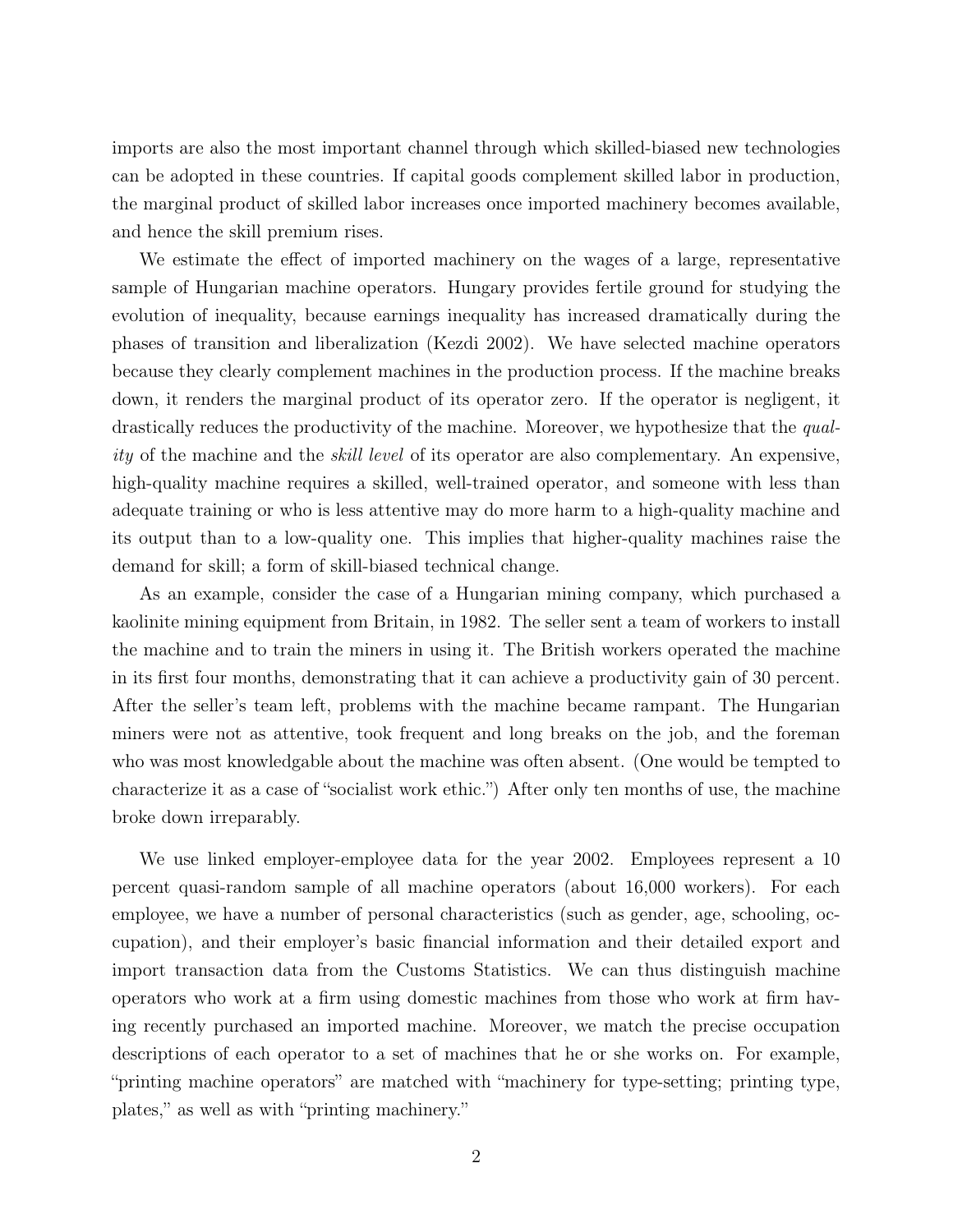Our findings show that workers at firms that import their specific machinery earn 16 percent more than workers with no access to imported machinery of their specific occupation. About one third of this wage differential is due to omitted firm characteristics. Importing firms may be more productive, better managed, and may be able to attract a better workforce. When we contrast machinists (e.g., printing machine operators) working at firms that import their specific machine (e.g., typesetting machine) to those working at firms that import machines *unrelated to their occupation* (e.g., computers and trucks), we find a wage gap of about 10 percent. This is our preferred estimate of the effect of imported machinery on wages.

The difference in wages reflect differences in skill as well as differences in the returns to skill. Among workers working on domestic machines, the wage gap between those holding a secondary degree (12 years of education) and those with vocational schooling is about 12 percent. Among those working on imported machines, the return to a secondary degree is 19 percent. That is, imported machines increase the returns to skill substantially. However, much of the skills of machine operators are *unobservable* and are only partially explained by formal schooling. This is important, because imported machines are operated by more skilled workers than domestic ones, and hence our estimated wage differential is the combined effect of increased returns to skill and unobserved skill differences.[1](#page-3-0)

To address the issue of unobserved skill differences, we build a structural matching model along the lines of Roy (1951), Jovanovic (1998), and Costinot and Vogel (2009). Workers are heterogenous in (unobserved) human capital, while machines are heterogenous in their quality. Imported machines are, on average, higher quality than domestic ones, but we allow for quality heterogeneity within both types.<sup>[2](#page-3-1)</sup> There is a fixed supply of both workers and machines, and they are matched one to one in an efficient market. Machine quality and worker human capital are supermodular in the production function: the returns to skill are higher on higher-quality machines. This immediately gives rise to positive assortative matching: the most skilled worker operates the most productive machine, the second most skilled the second most productive, etc.

<span id="page-3-0"></span><sup>1</sup>See DiNardo and Pischke (1997) and Entorf, Gollac and Kramarz (1999) in the context of the wage effects of computers estimated by Krueger (1993).

<span id="page-3-1"></span><sup>2</sup>The heterogeneity within machine types is crucial to explain the less-than-perfect sorting of workers into machine types. Without this heterogeneity, the least skilled worker on an imported machine would still earn more than the most skilled worker on a domestic machine. This strict sorting is strongly rejected by the data. See also Armenter and Koren (2009) on the quantitative importance of heterogeneity in an export-selection model.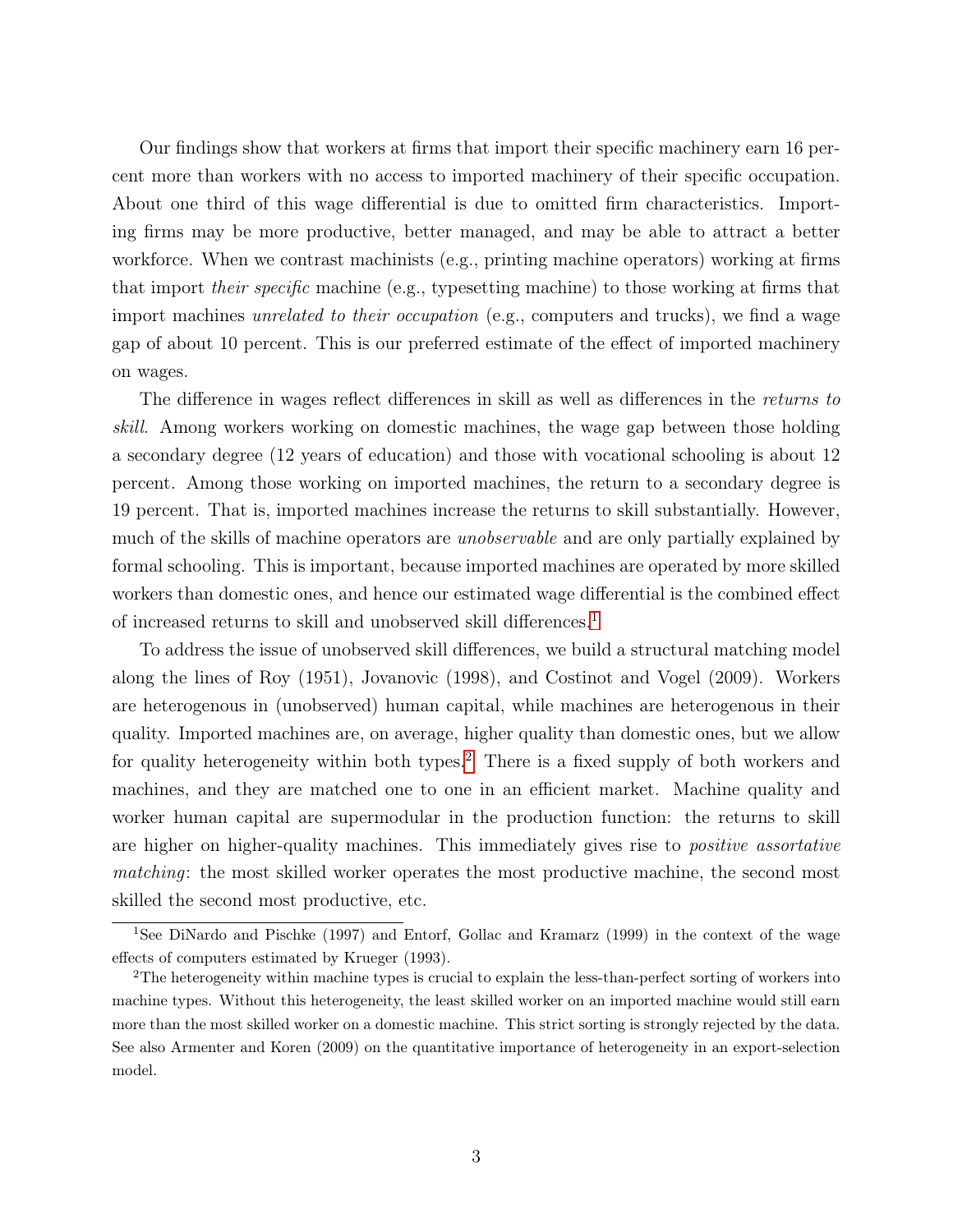The equilibrium wage of a worker reflects not only their own skills and the productivity of the machine they work on, but is also influenced by pool of other workers and machines. The presence of higher-quality machines leads to a greater return to skill and a higher average wage. It also raises wage inequality, because not all workers can work at highquality machines. The ones gaining the productivity boost from these machines are exactly the high-skilled workers who already enjoyed higher wages.

We then parametrize our model and estimate its parameters structurally. There are three key parameters: (i) the dispersion in human capital, (ii) the dispersion in machine quality, and (iii) the average quality premium of imported machines. The intuition for how we can identify these parameters is as follows. First, the average premium of imported machines can be identified using a differences-in-differences approach. The earnings differential of two workers with similar levels of human capital is greater if this pair of workers work on imported machines, because there the return to skill is higher. By contrasting the wage inequalities of matched pair of workers, we can identify the quality premium of imported machines. Second, the dispersion in machine quality weakens the sorting of workers onto imported and domestic machines. At one extreme, with very low dispersion, all low-wage workers will work on domestic machines, and all high-wage workers will work on imported machines. At the other extreme, as dispersion goes to infinity, the quality of a machine will be uncorrelated with whether the machine is imported, and workers will be randomly allocated across machine types. By estimating the strength of sorting, we can identify the quality dispersion parameter. Finally, overall wage inequality is the result of both machine quality dispersion and human capital dispersion. Having estimated machine quality dispersion beforehand, we can obtain human capital dispersion from the residual wage inequality.

Our structural estimates suggest that, on average, imported machines raise the returns to skill by 26 percent. This implies that of the overall 16 percent wage gap, about one third are explained by the increased returns to skill, and the remaining two thirds are explained by worker selection. Of the overall wage dispersion, around 60 percent is explained by the dispersion in human capital, while the remainder is due to the heterogeneity in machine quality.

To quantify the effect of imported machines on wage inequality, we conduct the following counterfactual exercise in our estimated structural model. We remove all imported machines from the economy and replace them with domestic machines, their quality drawn from the estimated distribution of domestic machine qualities. This results in a machine pool that is inferior (in the first-order stochastic dominance sense) to the actual machine pool. We match these pool of machines with the unchanged pool of workers. Our results are as follows. Due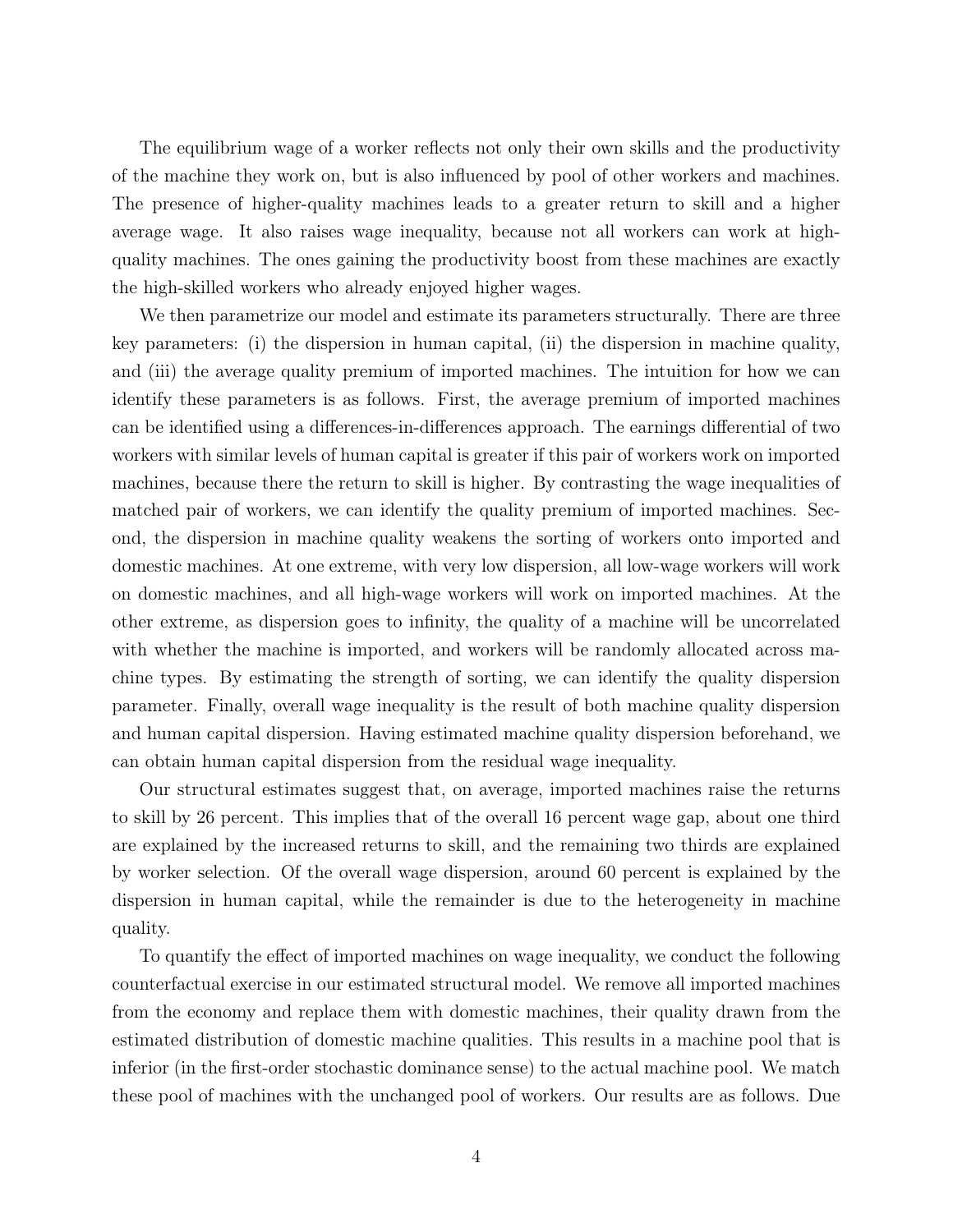to the inferior machine pool, average wages decrease by about 4 percent. The 90/10 ratio of wages reduces from 2.59 to 2.48 percent.<sup>[3](#page-5-0)</sup>

Our results can shed light on why wage and income inequality has increased tremendously in developing countries, and why these increases have mostly coincided with periods of trade liberalization (see Goldberg and Pavcnik (2007), for a survey). Most researchers point to skill-biased technical change as an explanation. This explanation faces two challenges, however. First, it is not clear why the timing of the increase in inequality is coincidental with liberalization. (In fact, standard Heckscher–Ohlin trade theories would predict a decline in inequality after opening up to trade.) Second, developing countries suffered a much more rapid increase in inequality than the U.S., the U.K., or other industrialized countries.

We believe that developing countries adopted most of their skill-biased technology by purchasing machinery from countries on the technology frontier. Alfaro and Hammel (2007) show that liberalization in emerging economies was followed by a surge in capital imports. This can explain both regularities. First, the liberalization of capital imports is a necessary condition for technology adoption. Second, because new technologies can be adopted at a much faster rate than they can be *invented*, their effects on inequality will also be much faster.

Other papers have also found evidence for complementarities between technology adoption and globalization. Verhoogen (2008) finds that Mexican exporters upgrade both their technology and the skill of their workforce after trade liberalization. Bustos (2007) obtains similar findings for Argentina. Both of these papers, however, link technology upgrading to the export decision of firms. Our model relates it to imported capital good. The key difference is that the use of imported machinery can affect a larger set of workers.

More broadly, our findings that machine quality and worker skills are complementary lend support to the view that complementarities are an important feature of the development process (see Kremer (1993), and Jones (2008)). If skilled workers are required to operate new, better technologies, then the lack of adequate education and training is a barrier to the spillover of technologies. Moreover, if labor market institutions do not facilitate the efficient matching of workers with machines, aggregate productivity will be substantially lower (see Bénabou (1996)). Both effects make it harder for poor countries to catch up to the productivity frontier, magnifying differences in income per capita.

<span id="page-5-0"></span><sup>3</sup>Other measures of dispersion show a similar decreasing pattern.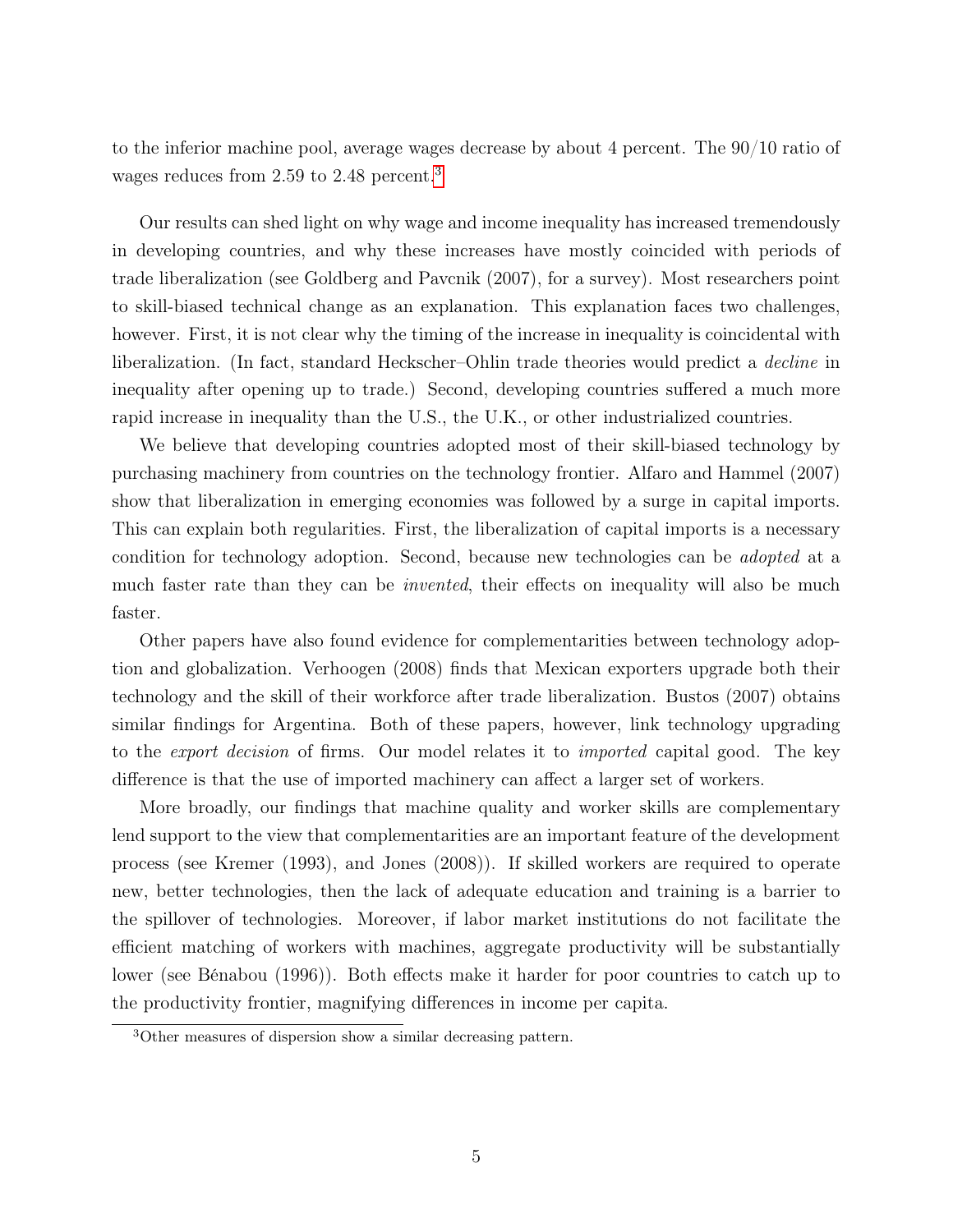### 2 Data and Empirical Patterns

We use linked employer-employee data. Employee data come from the Hungarian Wage Survey (WS), which contains a 10 percent quasi-random sample of all employees, recording their earnings, 4-digit occupation, education, age and gender. We use the 2002 wave, and limit our sample to machine operating occupations, resulting in about 20,000 employees. In our benchmark specification, we limit the sample to firms that have at least 50 employees, because the sampling procedure of the WS is somewhat different for smaller firms. Results are virtually unchanged if we include all firms. We drop all employees earning 50,000 Ft per month (the level of the minimum wage in 2002) or less, and those earning more than 450,000 Ft. Again, results are not sensitive to these adjustments. Our final sample includes 16,326 employees.

On employers we use standard Earnings Statement measures (overall employment, total sales), as well as detailed trade flows from the Customs Statistics (CS). The CS contains the universe of trading firms, recording their exports and imports in 4-digit Harmonized System product breakdown for all years from 1992 to 2003. For each worker in the WS sample, we can precisely identify the international transactions of his/her employer. In particular, not only do we see whether the employer imported any machinery in the past, we also see the specific equipment goods that it imported.

We match the 4-digit occupation codes (FEOR) to the 4-digit product codes (HS) to identify machines and their operators. For example, FEOR code 8127 covers "Printing machine operators." This code is matched with "Machinery for type-setting; printing type, plates" (HS code 8442), as well as with "Printing machinery" (8443), but not with "Weaving machines" (8446). Note that this is a many-to-many match: the average occupation is associated with 4.5 machines, and the average machine is associated with 2.8 occupations. Table [6](#page-31-0) in the Appendix provides several examples of these matches.

For each worker, we create two measures of access to imported machinery. The *generic* measure takes the value of 1 if the employer of the worker imported any piece of capital good between 1998 and 2002, and 0 otherwise. The specific measure takes the value of 1 if the employer imported any of the machines specific to the worker's occupation between 1998 and 2002. It is important to note that because the CS dataset contains the universe of imports, these measures only take a 0 value if the firm has not imported capital, or at least, not directly. (If some firms import capital indirectly, then our estimates of a wage difference can be thought of as a lower bound.) In what follows, we refer to workers at a firm importing their specific machinery as "working on imported machines," and all other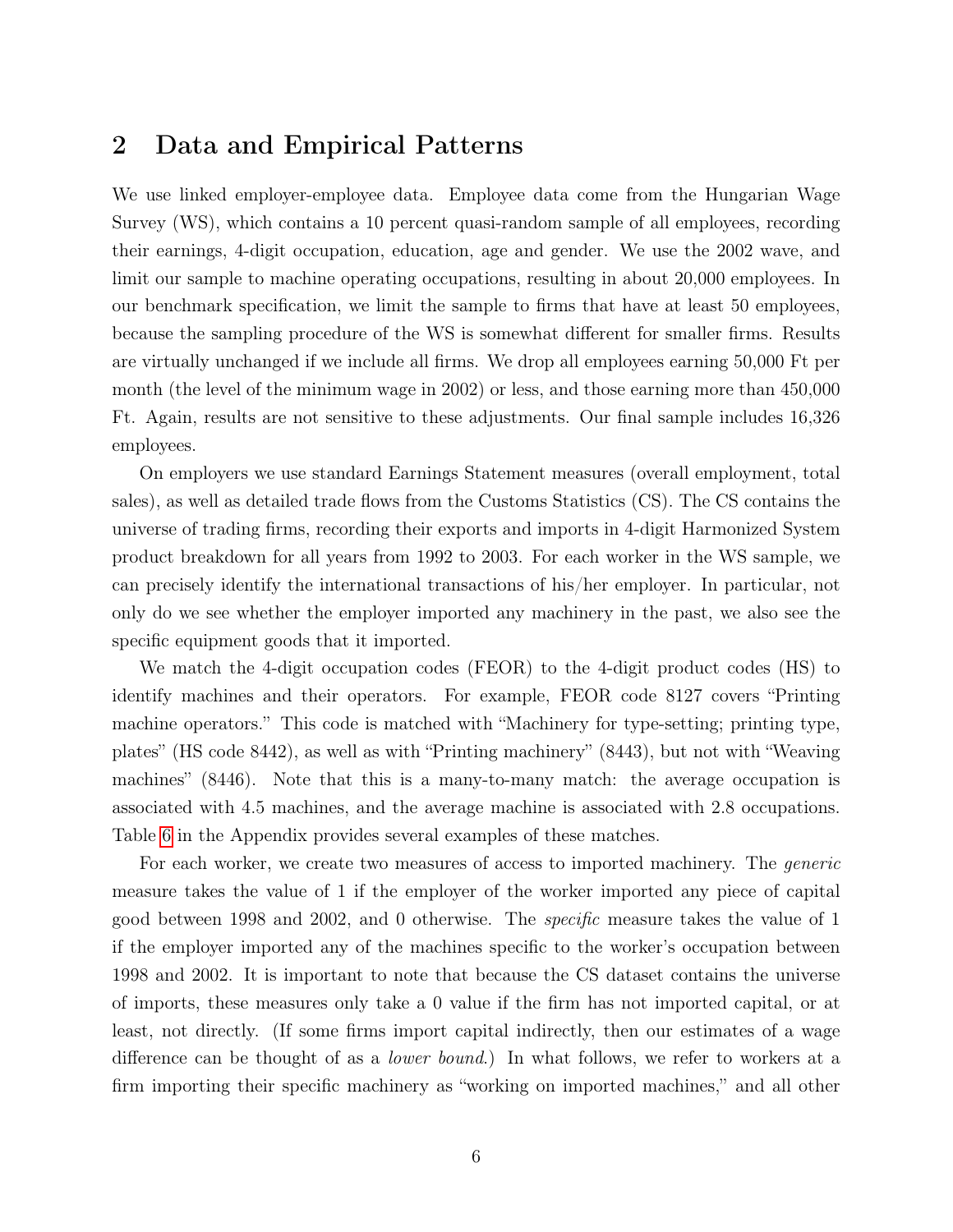workers as "working on domestic machines."

<span id="page-7-0"></span>Table 1: Number of workers (top row) and average wages (bottom row) across importers and non-importers

|             |                | <b>Imports specific</b><br>machine |       |              |
|-------------|----------------|------------------------------------|-------|--------------|
|             |                | N <sub>0</sub>                     | Yes   | <b>Total</b> |
|             | N <sub>0</sub> | 4,004                              |       | 4,004        |
| mports some |                | 11.24                              |       | 11.24        |
| ma          | Yes            | 6,177                              | 6,145 | 12,322       |
|             |                | 11.41                              | 11.53 | 11.47        |
|             | <b>Total</b>   | 10,181                             | 6,145 | 16,326       |
|             |                | 11.34                              | 11.53 | 11.41        |

Table [1](#page-7-0) describes the joint distribution of the two capital import measures. Around three quarters of all machine operators work at a firm with some imported capital. Roughly one half of these work at a firm with imported machines *specific* to their occupation. Using the specific measure, around one third of machine operators seem to be working on imported machines.

The table also reports the average log earnings of workers in each machine category. Workers at a firm with some imported capital earn about 24 percent more than those at non-importers. Even among importers, wages are higher for those workers whose specific machinery is imported. This wage difference is about 12 percent.

We classify the education of workers into three categories: no vocational schooling, vocational schooling and high-school degree or higher. As Table [2](#page-8-0) shows, 30 percent of machine operators have no vocational schooling, around 50 percent have finished vocational school, and around 20 percent have finished high school. The distribution is broadly similar across the two machine types, with the exception that the fraction of high-school educated workers is somewhat higher among those working on imported machines.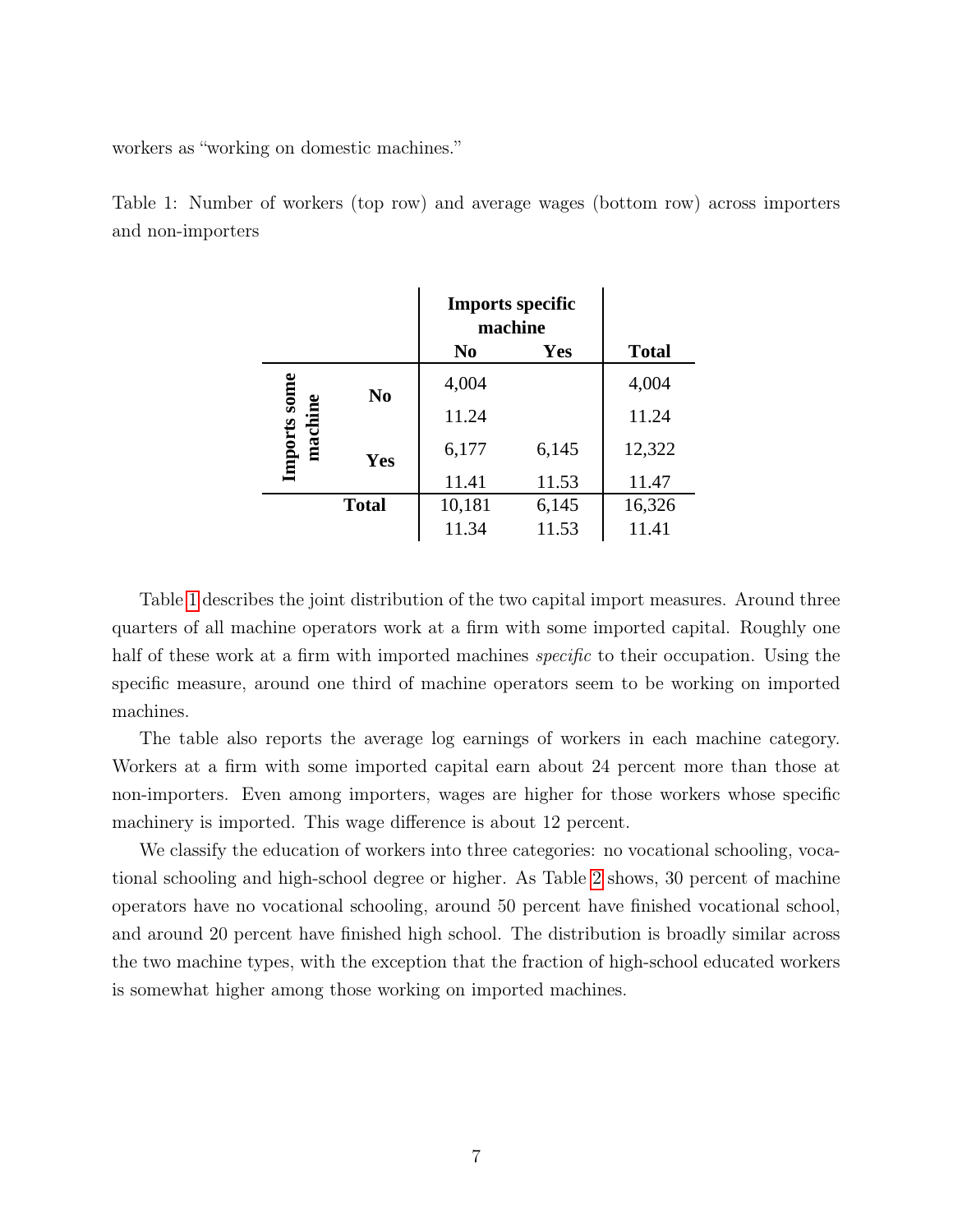|                           | <b>Domestic</b> | <b>Imported</b> |              |
|---------------------------|-----------------|-----------------|--------------|
| <b>Level of education</b> | machines        | machines        | <b>Total</b> |
| No vocational schooling   | 0.300           | 0.305           | 0.302        |
| Vocational schooling      | 0.523           | 0.488           | 0.510        |
| High-school degree        | 0.177           | 0.207           | 0.188        |

<span id="page-8-0"></span>Table 2: Levels of education on each machine type

## 3 Estimating the Wage Differential

We are interested in the wages of these machine operators. Our preferred wage measure is the monthly gross earning of the worker. This includes the regular earning for May 2002 and 1/12 of the bonuses of 2001. Because wages are not reported at an hourly rate, it is important to account for part-time work and overtime. In all our specifications below, we control for the number of regular monthly hours, and indicators for whether the employee works part time and whether they received any compensation for overtime. To make wages comparable across occupations, we also include 4-digit occupation fixed effects.

<span id="page-8-1"></span>

| Dependent variable is log monthly earning | (1)     | (2)     | (3)     |
|-------------------------------------------|---------|---------|---------|
|                                           | 0.159   | 0.102   | 0.128   |
| Uses imported machine                     | (0.021) | (0.023) | (0.023) |
|                                           |         | 0.111   |         |
| Works at capital importer                 |         | (0.018) |         |
|                                           |         |         | 0.042   |
| Vocational schooling                      |         |         | (0.011) |
|                                           |         |         | 0.120   |
| High-school degree                        |         |         | (0.014) |
|                                           |         |         | 0.031   |
| Uses * vocational schooling               |         |         | (0.018) |
|                                           |         |         | 0.068   |
| Uses * high-school degree                 |         |         | (0.025) |
| <b>Observations</b>                       | 16326   | 16326   | 16326   |
| R-squared                                 | 0.386   | 0.394   | 0.401   |
| Controls                                  |         |         |         |
| Occupation fixed effects                  | Yes     | Yes     | Yes     |
| Part-time, overtime indicators            | Yes     | Yes     | Yes     |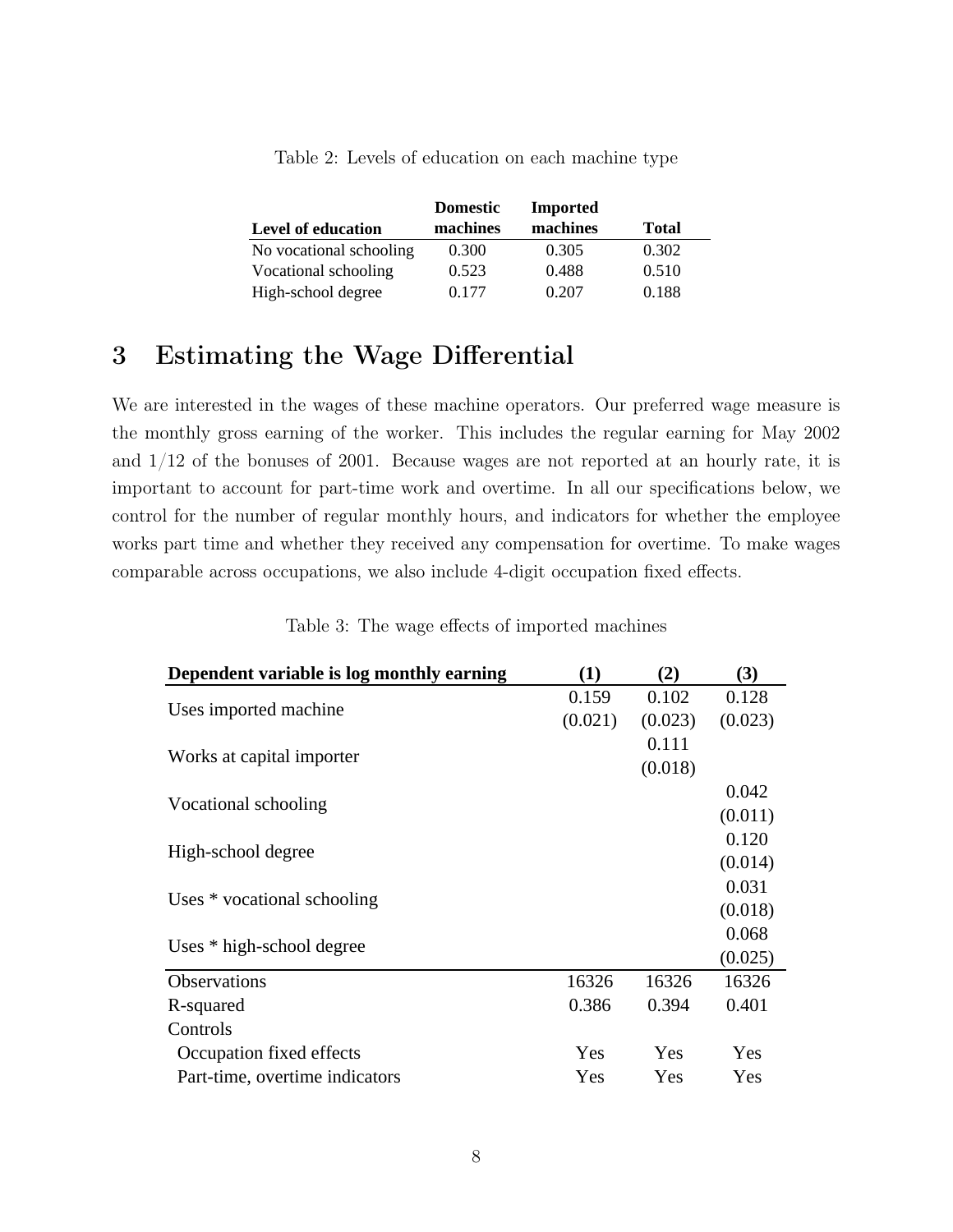We first estimate the wage differential across workers on domestic and imported machines. Table [3](#page-8-1) reports the results. In column 1, we only include the controls mentioned above. Workers using imported machines earn 15.9 percent more than those using domestic ones. This number is unchanged if we control for personal characteristics of the worker (gender, age, education).

In column 2, we control for whether the worker's employer imported *any* machinery. In other words, we contrast machinists (e.g., printing machine operators) working at firms that import their specific machine (e.g., typesetting machine) to those working at firms that import machines unrelated to their occupation (e.g., computers and trucks). We find that the use of imported machinery corresponds to 10.2 percent higher wages. Workers in occupations unrelated to the imported equipment also benefit; they enjoy 11.1 percent higher wages than those at firms not importing any piece of equipment. This may reflect measurement error stemming from our matching procedure (e.g., a printing machine operator may also be using a computer), or may capture firm-level omitted variables. Importing firms tend to be better in many dimensions than non-importers (Bernard, Jensen and Schott 2009, Altomonte and Békés 2008, Halpern, Koren and Ádám Szeidl 2009), and may hence employ better workers.

Column 3 looks at the return to education by machine type. We interact the indicators of educational categories with the imported machine indicator. The omitted category is no vocational schooling. The returns to education are higher among people using imported machines. The return to vocational schooling is 4.2 percent on a domestic machine and 7.3 percent on an imported one. The additional return to a high-school degree is 12.0 percent on a domestic machine and 18.8 percent on an imported one.

That is, imported machines increase the returns to skill substantially. However, much of the skills of machine operators are unobservable and are only partially explained by formal schooling. This is important, because imported machines are operated by more skilled workers than domestic ones, and hence our estimated wage differential is the combined effect of increased returns to skill and unobserved skill differences. To address the issue of unobserved skill differences, we build a structural matching model in the next section.

## 4 A Model of Worker Selection

#### 4.1 Workers

There is a continuum of workers with unit mass. Workers are indexed by  $\phi \in [0, 1]$ . Worker  $\phi$ is endowed with human capital  $h(\phi)$ . Without loss of generality, we index workers such that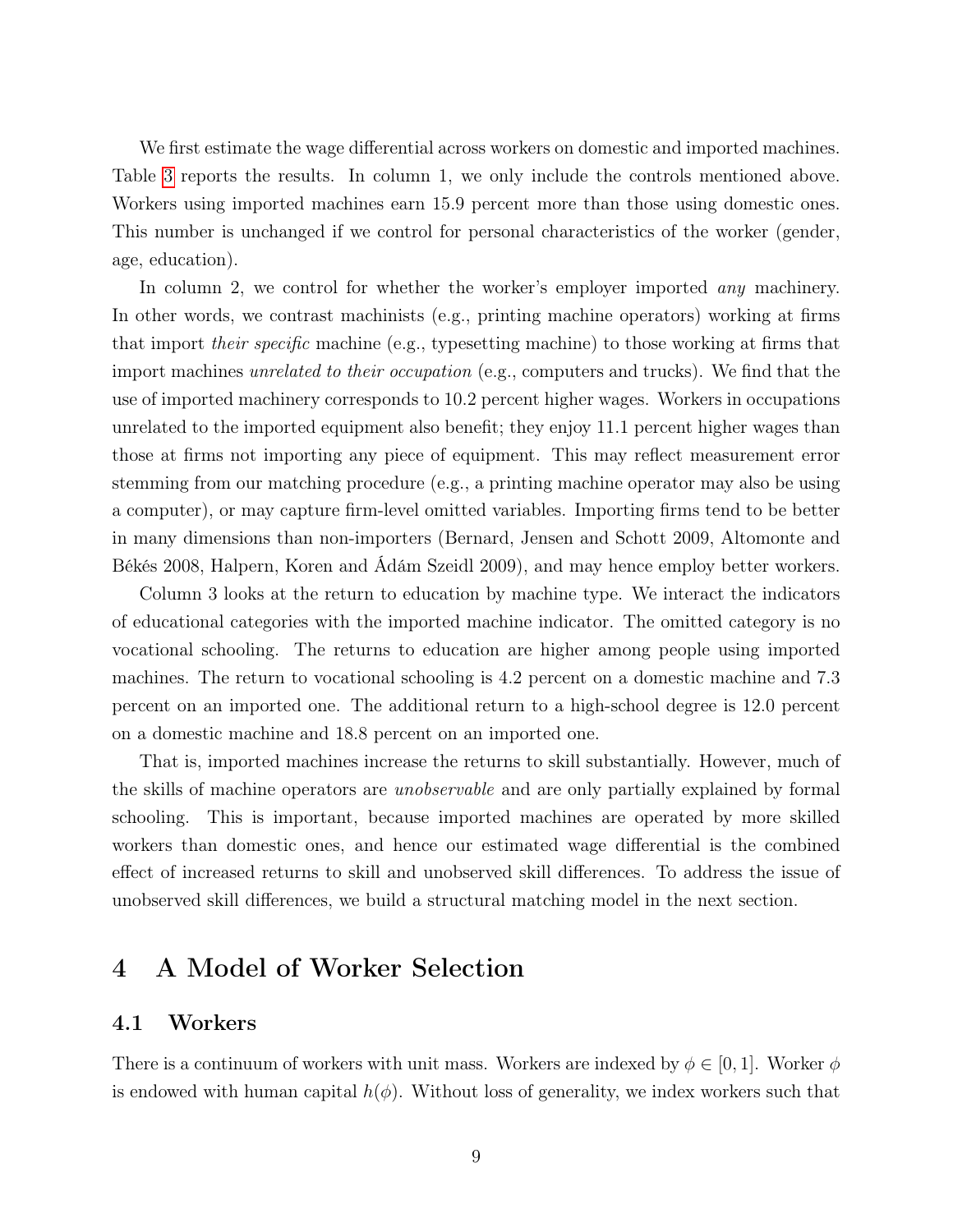h is increasing. Also assume that h is continuously differentiable and  $h' > 0$  for almost all  $\omega^4$  $\omega^4$  We can define the distribution of human capital across workers as  $F(h) = \phi : h(\phi) = h$ .

Workers supply their human capital inelastically in a perfectly competitive market. A worker with human capital h earns a wage rate of  $w(h)$ . The  $w()$  function is an equilibrium outcome and is the key object of interest.

For ease of notation, we assume that human capital has a bounded support,  $[h, h]$ . None of our results hinges on this assumption. Each worker can choose to work in another sector (or home production), earning  $w_0$  irrespective of their skill. Because there is an unbounded mass of potential new unskilled workers, the least skilled worker will earn wage  $w_0, w(h) = 0$ . This assumption is needed to pin down the overall level of wages, and has no bearing on wage inequality.

#### 4.2 Machines

There is a unit mass of machines, indexed by  $\psi \in [0,1]$ . Machine  $\psi$  has quality  $\theta(\psi)$ . Similarly, to the distribution of human capital, we assume that  $\theta$  is continuously differentiable and  $\theta' > 0$  for almost all  $\psi$ . We can define the distribution of quality across machines as  $G(\theta) = \psi : \theta(\psi) = \theta.$ 

Machines are in fixed supply, and are indivisible.<sup>[5](#page-10-1)</sup> The owner of each machine maximizes output minus labor cost. They take the wage schedule  $w(h)$  as given.

#### 4.3 Technology

A production unit consists of one machine and one worker.<sup>[6](#page-10-2)</sup> When a machine of quality  $\theta$  is matched with a worker of skill  $h$ , the resulting output is

$$
A(\theta,h).
$$

**Assumption 1.** The function  $\tilde{A}$  is increasing in both arguments, and is twice continuously differentiable.

Assumption 2. The function A is supermodular, that is

$$
A(\theta', h') + A(\theta, h) \ge A(\theta', h) + A(\theta, h'),
$$

<span id="page-10-0"></span><sup>4</sup>This ensures that the distribution of human capital is continuous and there are no mass points.

<span id="page-10-2"></span><span id="page-10-1"></span><sup>&</sup>lt;sup>5</sup>In future work, we wish to analyze the decision of firms to purchase a given type of machine.

<sup>&</sup>lt;sup>6</sup>This is without loss of generality. If machines differ according to the number of operators they require, we can simply redefine the units.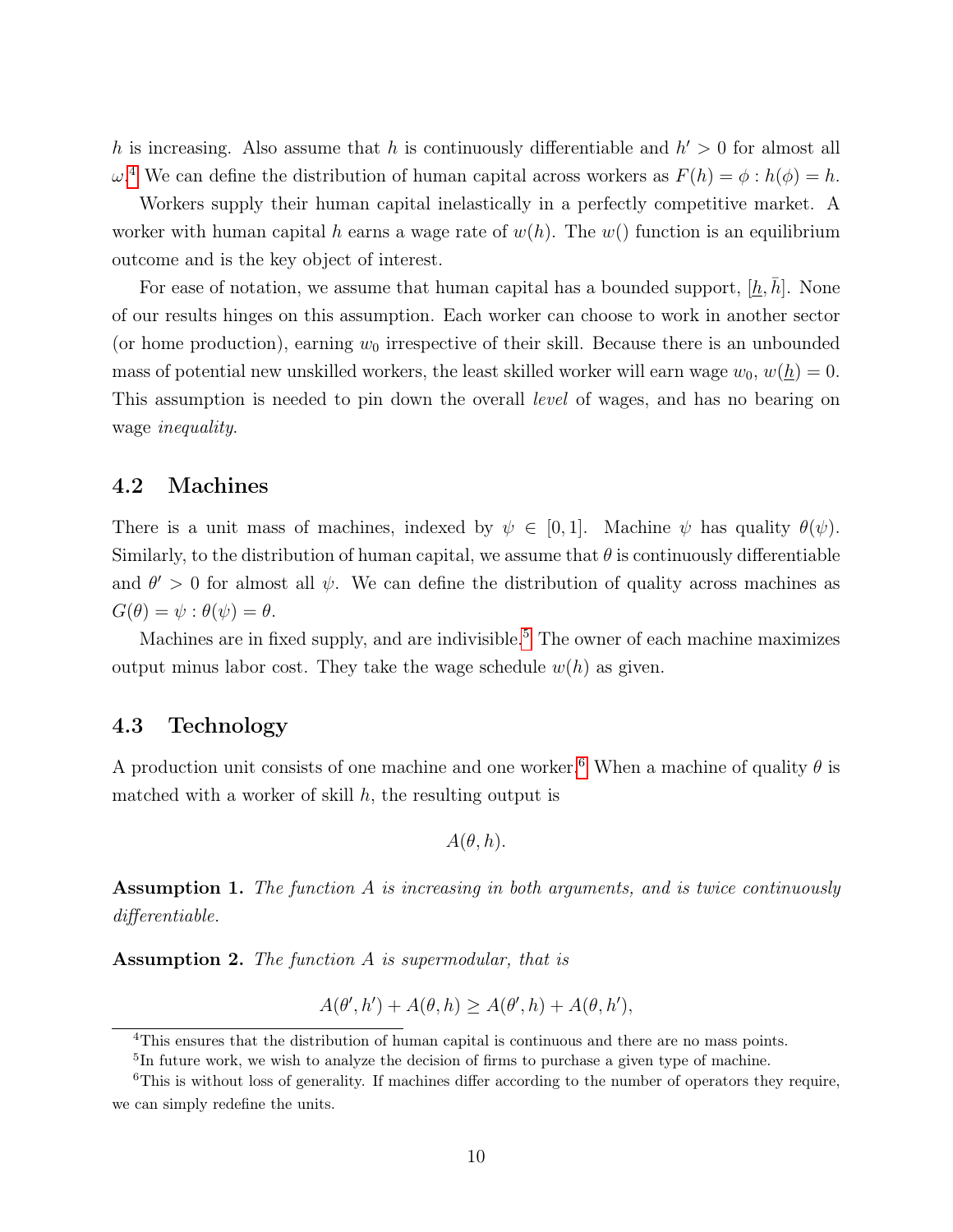for all  $\theta' \geq \theta$  and  $h' \geq h$ . If the function is twice continuously differentiable, this is equivalent to  $A_{\theta h} > 0$ .

Each machine produces the same product, the price of which we normalize to one. It is straightforward to generalize our results for the case when machines produce differentiated products. This requires a stronger assumption of log supermodularity on A (see Costinot and Vogel (2009)).

Machine owners look for a worker with the optimal level of human capital.[7](#page-11-0) More human capital yields higher output, but is also more costly. Machine owners solve the following optimization problem:

<span id="page-11-1"></span>
$$
\max_{h} A(\theta, h) - w(h). \tag{1}
$$

#### 4.4 Equilibrium

**Definition 1.** An equilibrium is a matching function  $\Theta : \mathbb{R} \to \mathbb{R}$  that maps worker skill to machine quality, and a function  $w : \mathbb{R} \to \mathbb{R}$  of wages, such that

- 1. each worker is employed,
- 2. each machine is employed,
- 3. h solves solves [\(1\)](#page-11-1) for a machine of type  $\Theta(h)$ .

**Proposition 1.** The equilibrium is characterized by positive assortative matching, that is,

$$
\Theta(h) = \theta[F(h)].\tag{2}
$$

Wages are implicitly given by the following partial differential equation:

<span id="page-11-2"></span>
$$
A_h[\Theta(h), h] = w'(h),\tag{3}
$$

with the boundary condition that  $w(\underline{h}) = 0$ .

Because of positive assortative matching, each worker is matched with a machine with equal rank. The worker with the highest skill works on the best machine, the second most skilled on the second best, and so on. Note that matching is independent of the exact shape of A, as long as A is supermodular, the same assignment will occur.

<span id="page-11-0"></span><sup>&</sup>lt;sup>7</sup>As matching is efficient, the solution is equivalent if workers look for and purchase machines to work on. In this case, wages can be obtained as the rents of human capital.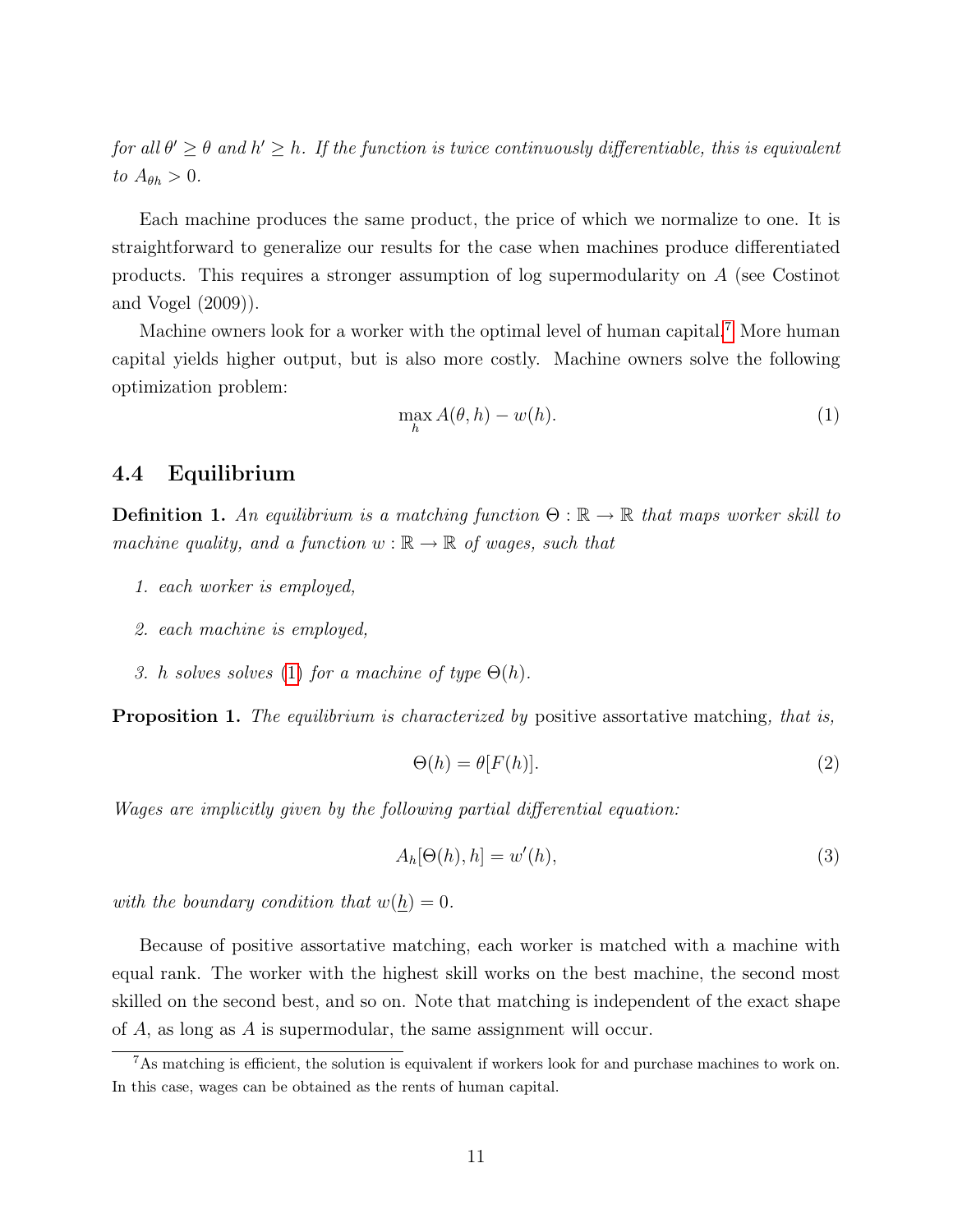

<span id="page-12-0"></span>Figure 1: The matching function

Figure [1](#page-12-0) displays a possible matching function  $\Theta(h)$ . It is continuously increasing in h, starts at  $\Theta(\underline{h}) = \underline{\theta}$ , and ends at  $\Theta(\overline{h}) = \overline{\theta}$ .

Wages depend on the marginal product of the worker on its current machine (which, in turn, depends on the matching function), but also on the skill and productivity of the rest of the workers. To see how, integrate [\(3\)](#page-11-2) to obtain

$$
w(h) = \int_{\underline{h}}^{h} A_h[\Theta(s), s]ds.
$$

The wage of a worker with human capital h depends (through the matching function  $\Theta$ ) on the entire distribution of workers below this skill level, even conditional on  $\theta(h)$ , the machine that worker  $h$  is working on.

For several results, we also use the following assumption.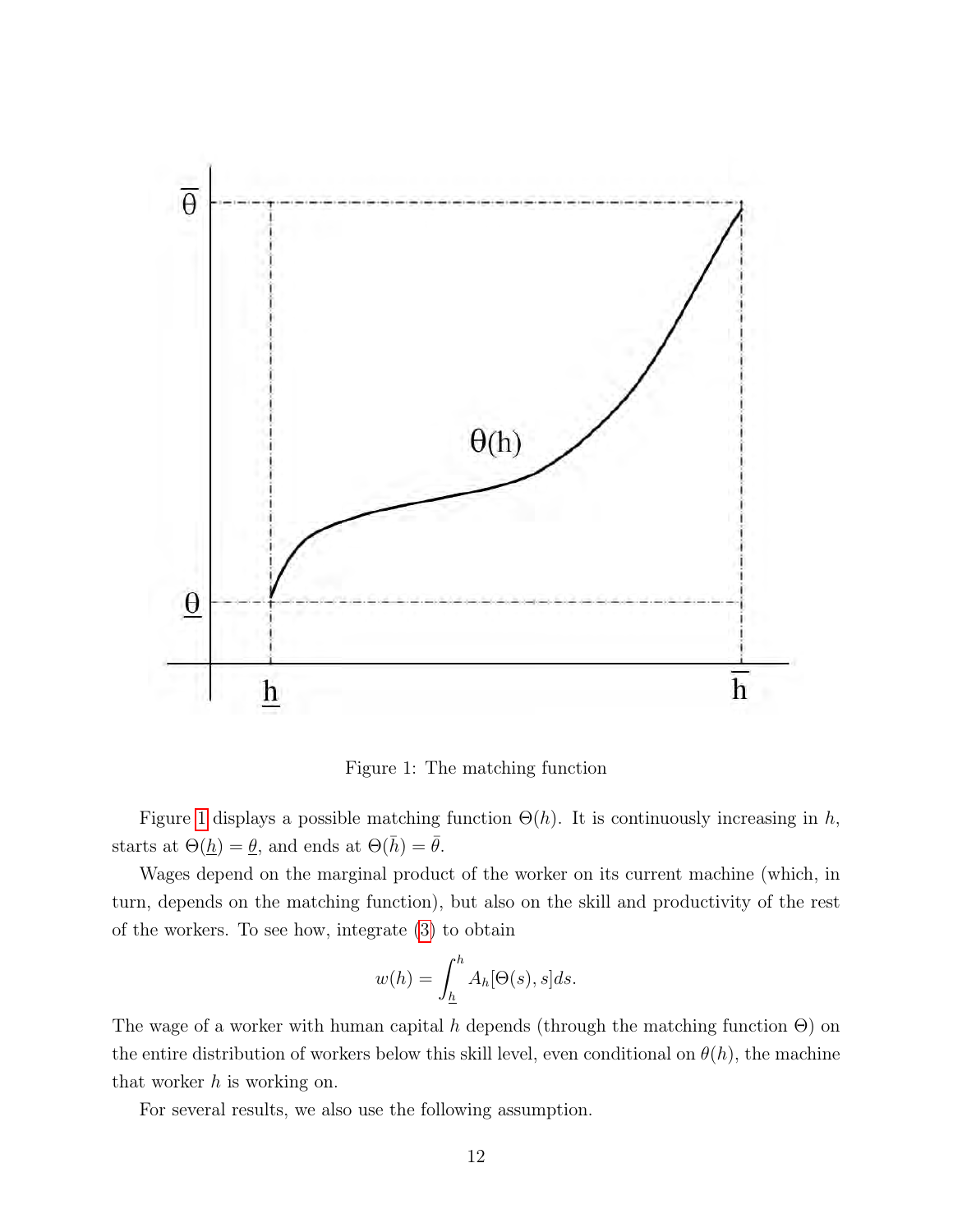<span id="page-13-0"></span>Assumption 3. The function A is multiplicatively separable,

$$
A(\theta, h) = \theta h.
$$

Note that this only assumes separability, because for any increasing functions  $f$  and  $g$ such that  $A(\theta, h) = f(\theta)g(h)$ , we could always redefine units of  $\theta$  and h such that Assumption [3](#page-13-0) holds.

If Assumption [3](#page-13-0) holds, wages can be written as

<span id="page-13-1"></span>
$$
w(h) = w_0 + \int_{\underline{h}}^{h} \Theta(s) ds.
$$
 (4)

Taken together, the wage equation and the matching function completely characterize the equilibrium.

#### 4.5 Some Examples

To gain intuition about the equilibrium wage inequality, consider the following simple examples.

**Two Machine Qualities.** Suppose  $\theta$  can only take two values:  $\theta_H$  for a fraction  $\alpha$  of the machines, and  $\theta_L < \theta_H$  for a fraction  $1-\alpha$ . Positive assortative matching ensures that there is strict sorting of workers on the two types of machines: those with human capital between  $h$  and  $h^*$  work on low-quality machines, while those with human capital above  $h^*$  work on the high-quality one. The cutoff  $h^*$  can be determined implicitly from

$$
F(h^*) = 1 - \alpha.
$$

The assignment function is a simple step function,

$$
\Theta(h) = \begin{cases} \theta_L & \text{if } h < h^*, \\ \theta_H & \text{otherwise.} \end{cases}
$$

Integrating this with respect to h yields the wage function. Because the assignment function is a step function, the wage function is piecewise linear. We also know that it is continuous, which allows us to write

$$
w(h) = w_0 + \begin{cases} \theta_L(h - \underline{h}) & \text{if } h < h^*, \\ \theta_L(h^* - \underline{h}) + \theta_H(h - h^*) & \text{otherwise.} \end{cases}
$$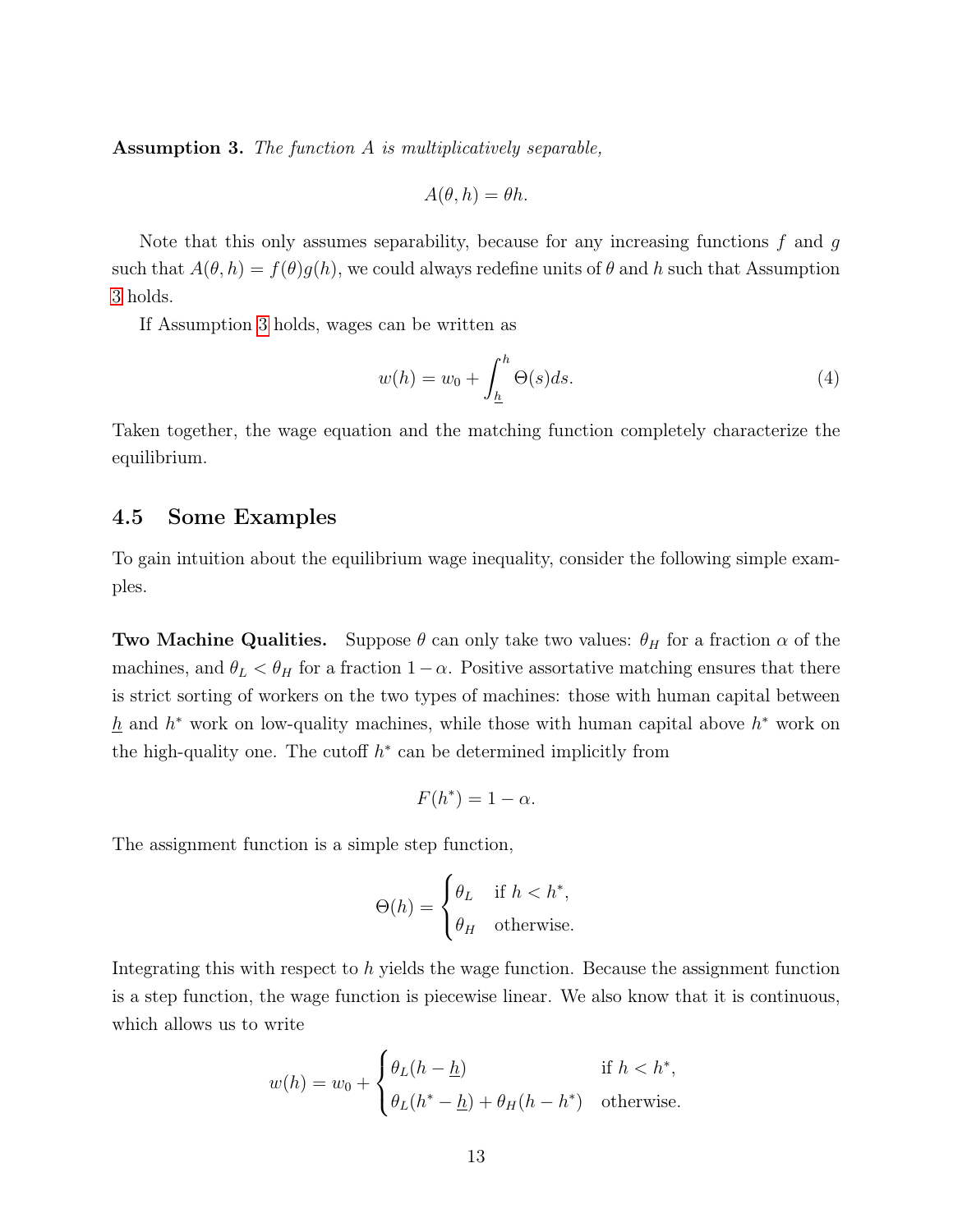

<span id="page-14-0"></span>Figure 2: The wage function with two machine types

Since a fraction  $\alpha$  of workers enjoy higher returns to schooling than the rest, both average wage and inequality increase in the share of high-quality machines,  $\alpha$ . The average wage is

$$
E(w) = w_0 + \theta_L[E(h) - \underline{h}] + \alpha(\theta_H - \theta_L)[E(h|h > h^*) - h^*].
$$

Figure [2](#page-14-0) displays the wage equation for this example. At  $\underline{h}$ , wages are zero. Below  $h^*$ , the slope of the wage function is  $\theta_L$ , above  $h^*$  the slope is  $\theta_H$ . Take a worker with human capital  $h_1 > h^*$ . They earn  $\theta_H(h_1 - h^*)$  more than someone with human capital  $h^*$ . Part of this wage differential is due to the increased return to human capital,  $(\theta_H - \theta_L)h_1$ . The remaining  $\theta_L(h_1-h^*)$  is due to selection: this worker would earn more even if they worked on the low-quality machine. The goal of our structural model is to quantify the role of selection.

While this example is simple and intuitive, it has some strong counterfactual predictions. If there are only two types of machines, the sorting of workers by machine type should be perfect. Even the least skilled worker on a high-quality machine should earn more than the most skilled worker on a low-quality one. Empirically, this strict sorting property is clearly rejected. We therefore move on to discuss cases in which  $\theta$  has a non-degenerate distribution.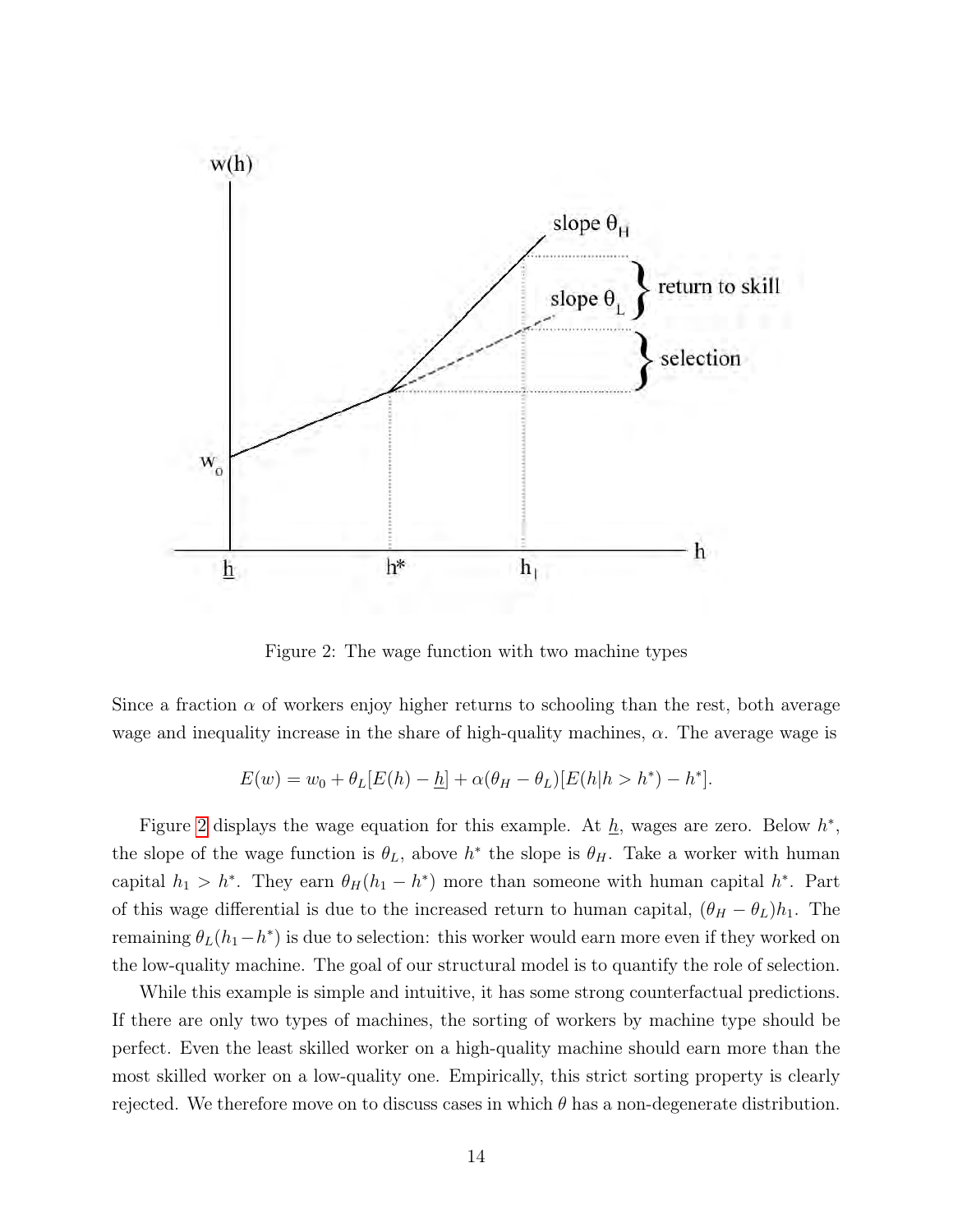**Lognormal Machine Qualities.** Suppose  $G(\theta)$  is lognormal and  $F(h)$  is normal such that

$$
\ln \theta \sim \mathcal{N}(\mu_{\theta}, \sigma_{\theta}^{2}),
$$
  

$$
h \sim \mathcal{N}(\mu_{h}, \sigma_{h}^{2}).
$$

Inverting F, we get the human capital of individual  $\phi$  as

$$
h(\phi) = \mu_h + \sigma_h \Phi^{-1}(\phi),
$$

where  $\Phi$  is the cumulative distribution function of the standard normal distribution. Because of positive assortative matching we also have

$$
\theta(\phi) = \exp[\mu_{\theta} + \sigma_{\theta} \Phi^{-1}(\phi)].
$$

This allows us to write the matching function as

$$
\Theta(h) = \exp\left[\mu_{\theta} + \frac{\sigma_{\theta}}{\sigma_h}(h - \mu_h)\right].
$$
\n(5)

We can integrate this to obtain the wage rate,

$$
w(h) = w_0 + \frac{\sigma_h}{\sigma_\theta} \exp\left[\mu_\theta + \frac{\sigma_\theta}{\sigma_h}(h - \mu_h)\right],
$$

or, in logs (assuming  $w_0 = 0$ ),

$$
\ln w(h) = \ln \sigma_h - \ln \sigma_\theta + \mu_\theta + \frac{\sigma_\theta}{\sigma_h} (h - \mu_h). \tag{6}
$$

The return to human capital is

$$
\frac{\partial \ln w}{\partial h} = \frac{\sigma_{\theta}}{\sigma_h}.
$$

It is increasing in the dispersion of machine quality  $\sigma_{\theta}^2$ , and decreasing in the dispersion of human capital  $\sigma_h^2$ . Recall that because of positive assortative matching, if worker A is one place ahead of worker B in the skill ranking, then A works on a machine one place ahead of that of worker B. The greater the dispersion in machine quality, the bigger the difference between the two machines, and the workers' marginal product.

The return to skill is decreasing in skill dispersion for the same reason. Worker A gets a better machine than worker B, irrespective of how much better he/she is. If skill dispersion is small, then these small differences get magnified by the large difference across machines.

Because h is normally distributed, wages are lognormal with log mean of  $\ln \sigma_h - \ln \sigma_\theta + \mu_\theta$ and log variance  $\sigma_{\theta}^2$ . The higher the dispersion of machine quality, the greater the wage inequality.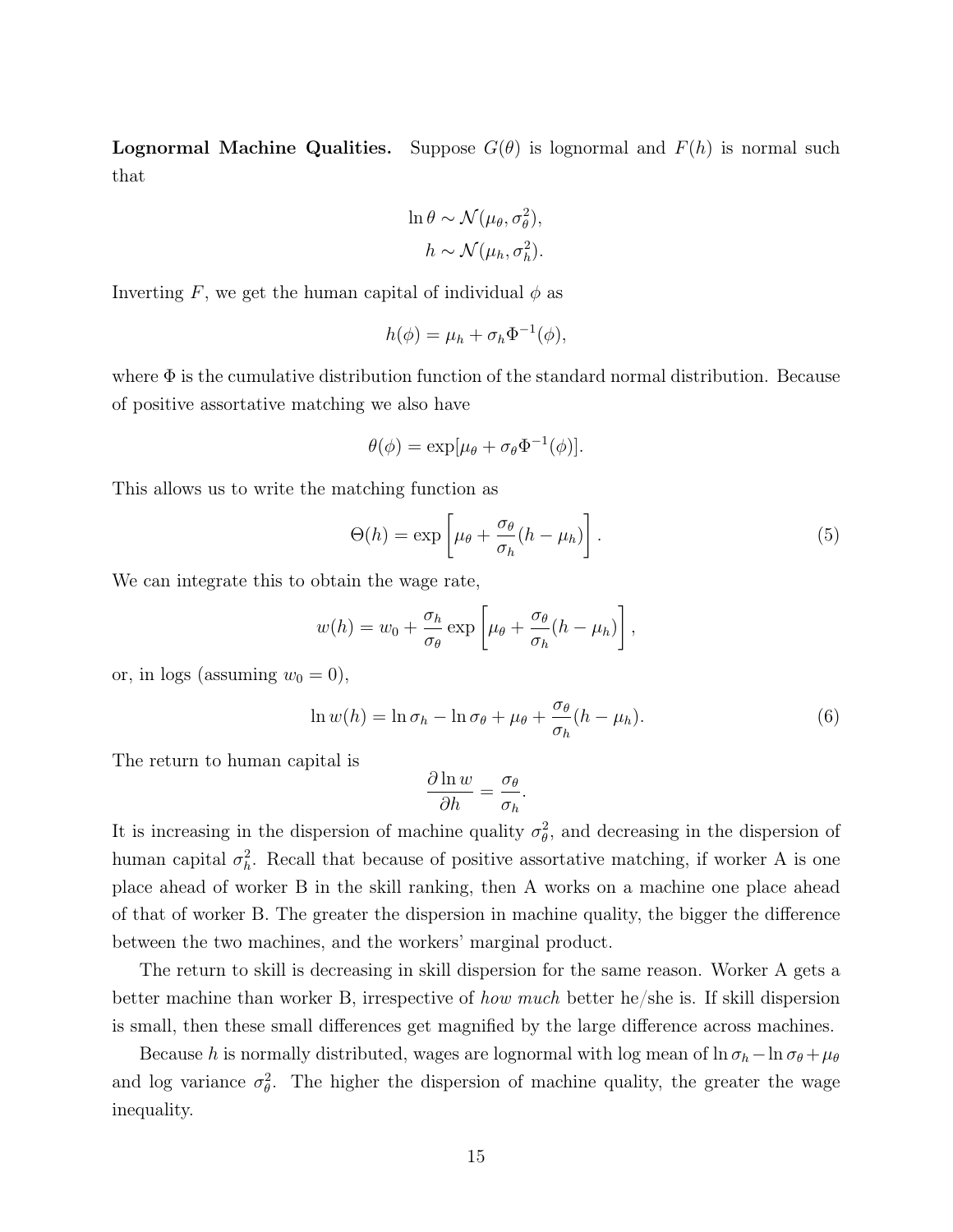It may seem counterintuitive at first that skill heterogeneity,  $\sigma_h$  does not matter for wage inequality. There are two opposing forces at play. First,  $\sigma_h$  increases the dispersion in human capital and hence wages. Second,  $\sigma_h$  reduces the return to skill, because much better workers are now matched with only slightly better machines. With normal skill distribution, the two effects exactly cancel.[8](#page-16-0)

## 5 Structural Estimation

To estimate the model, we need to relate machine quality  $\theta$  and human capital h to observables. We take the approach that most variation in  $\theta$  and h is unobservable, but certain categories of machines may differ systematically in their quality, and certain categories of workers may differ systematically in their skills. For example, while there is a large unobserved variation in machine quality, imported machines are, on average, higher quality than domestic ones. Similarly, workers with more years of schooling will possess more human capital on average.

More specifically, we divide machines into N distinct categories. In each category  $n$ , machines have a quality distribution  $G_n$ , so that the overall distribution of machine quality is

$$
G(\theta) = \sum_{n=1}^{N} \alpha_n G_n(\theta),
$$

where  $\alpha_n$  is the share of machines falling in category n.

We similarly divide workers into K skill groups, with  $F_k(h)$  denoting the distribution of human capital in skill group k. The aggregate distribution of human capital is

$$
F(h) = \sum_{k=1}^{K} \beta_k F_k(h),
$$

where  $\beta_k$  denotes the share of workers falling in skill group k.

For each individual  $\phi$ , we observe their wage rate,  $w(\phi)$ , their skill group,  $k(\phi)$ , and the type of machine they are working on,  $n(\phi)$ . We only observe a cross section of workers.<sup>[9](#page-16-1)</sup> Below we discuss the identification assumptions that allow us to estimate the model from these observables.

<span id="page-16-0"></span><sup>8</sup>As Heckman and Honore (1990) point out, this is a special case of the normal skill distribution, and does not generalize to log-convex distribution functions.

<span id="page-16-1"></span><sup>9</sup>We cannot link workers in different years in the Wage Survey, due to the lack of personal identifiers.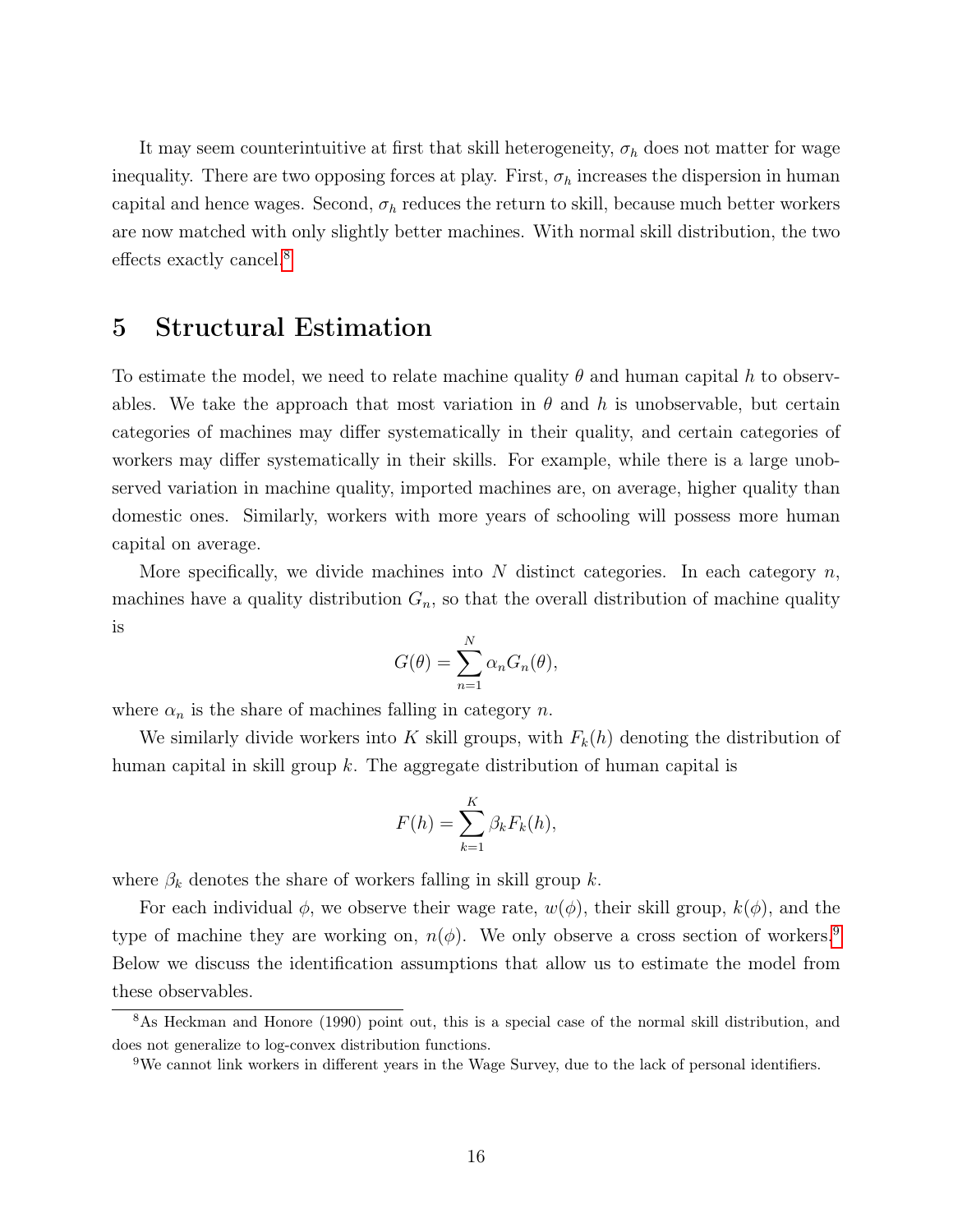In our estimation, we use the conditional wage distributions within each machine type and skill group. These completely characterize all the observable characteristics of workers and machines.

#### 5.1 Distributional Assumptions

<span id="page-17-0"></span>**Assumption 4.** There exists a  $G_0$  distribution function such that

$$
G_n(\theta) = G_0(\theta/\mu_n).
$$

This assumption ensures that the quality distribution of each machine type is of the same family, but with potentially different *scale* parameters. An example is a set of lognormal distributions with the same (log) variance but different (log) means.

<span id="page-17-1"></span>**Assumption 5.** There exists an  $F_0$  distribution function such that

$$
F_k(h) = F_0(h - \lambda_k).
$$

This assumption ensures that the human capital distribution of each skill group is of the same family, but with potentially different location parameters. An example is a set of normal distributions with the same variance but different means.

We also make use of the following first-order approximation:

<span id="page-17-3"></span>
$$
w(h + \Delta) \approx w(h) + \theta(h)\Delta.
$$
 (7)

This follows from equation [\(4\)](#page-13-1). The smaller the  $\Delta$ , the more accurate the approximation.

Within each skill group  $k$ , we sort individuals by their wage rate. For each individual  $\phi$ , we construct their rank within their skill group, denoting it by  $p_k(\phi)$ . Because wages are monotonically increasing in  $h$ , the ranking by wage is identical to the ranking by human capital. This is crucial, because we do not observe human capital directly.

We repeat this for machine types. The rank of an individual among workers working on the same type of machine is  $p_n(\phi)$ . Again, wages are increasing in machine quality  $\theta$  (more precisely, wages are increasing in skill and more skilled workers are matched with higher quality machines), so this ranking is identical to the ranking by  $\theta$ .

We can use the distribution assumptions [4](#page-17-0) and [5](#page-17-1) to express the unobserved human capital and machine quality of an individual as

$$
h(\phi) = \lambda_{k(\phi)} + G_0^{-1}[p_{k(\phi)}(\phi)],
$$
\n(8)

<span id="page-17-2"></span>
$$
\theta(\phi) = \mu_{n(\phi)} F_0^{-1} [p_{n(\phi)}(\phi)].
$$
\n(9)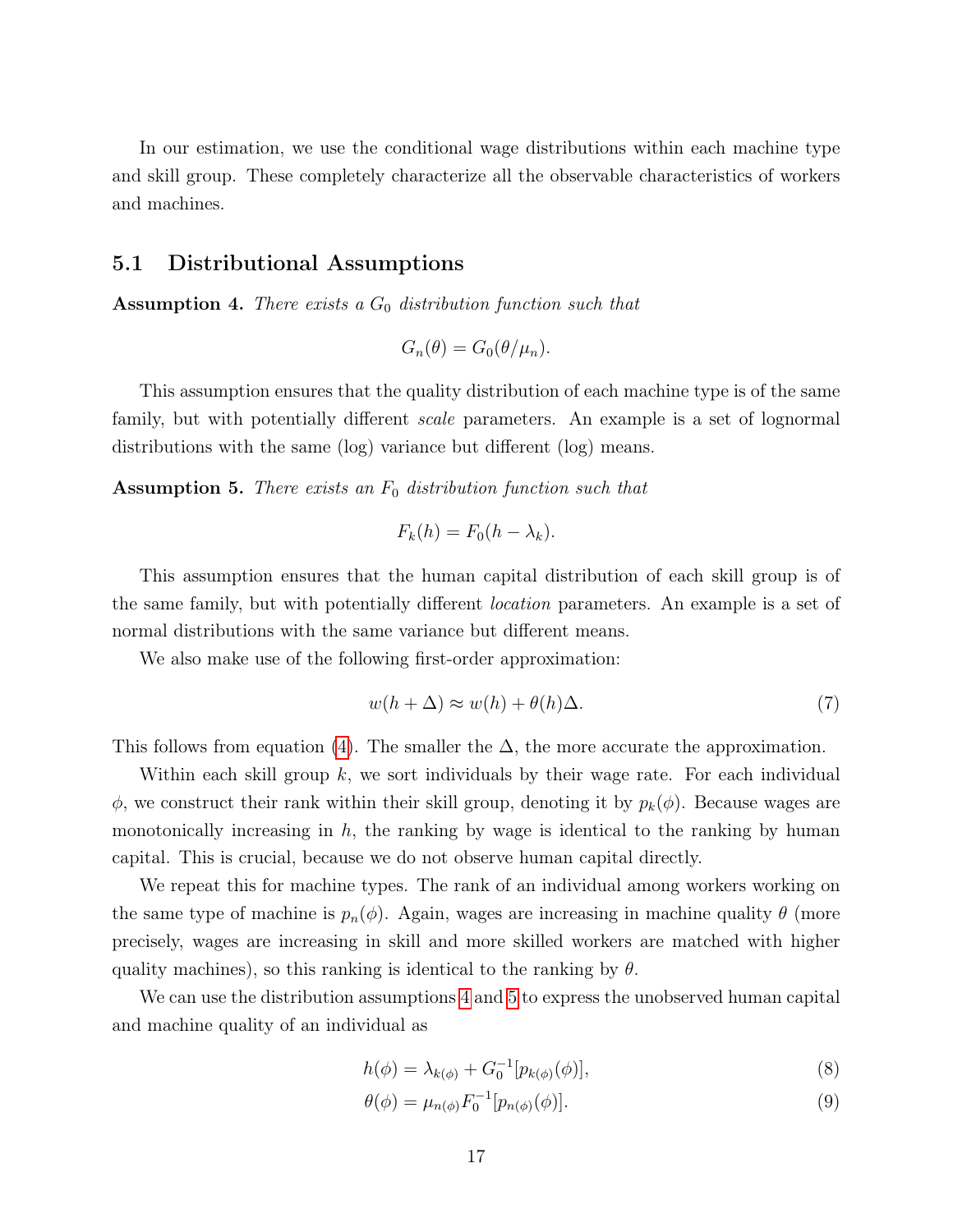#### 5.2 Estimating Average Machine Qualities

We estimate the average machine qualities from a difference-in-difference, or rather, a ratioin-difference approach.

Take two skill groups, k and l. For each individual  $\phi$  within skill group k, we find the individual  $\phi'$  in skill group l who has the same rank,

$$
p_k(\phi) = p_l(\phi').
$$

According to [\(8\)](#page-17-2), the difference in human capital between this pair of workers is

$$
h(\phi') - h(\phi) = \lambda_l + G_0^{-1}[p_l(\phi')] - \lambda_k + G_0^{-1}[p_k(\phi)] = \lambda_l - \lambda_k.
$$

We substitute this into equation  $(7)$ ,

<span id="page-18-0"></span>
$$
w(\phi') - w(\phi) \approx \theta(\phi)(\lambda_l - \lambda_k). \tag{10}
$$

where  $\theta(\phi)$  is the quality of the machine that individual  $\phi$  is working on. Let us denote this wage difference by  $\Delta_k^l w(\phi)$ . This wage difference can be calculated for each individual.

We then find an individual  $\phi''$  working on a different machine type m, who has the same rank as  $\phi$  on machine type n,

$$
p_n(\phi) = p_m(\phi'').
$$

By Assumption [4,](#page-17-0) their respective machine qualities are a constant multiple of one another,

$$
\frac{\theta(\phi'')}{\theta(\phi)} = \frac{\mu_m F_0^{-1}[p_m(\phi'')]}{\mu_n F_0^{-1}[p_n(\phi)]} = \frac{\mu_m}{\mu_n}.
$$

Dividing  $\Delta_k^l w(\phi'')$  by  $\Delta_k^l w(\phi)$ ,

$$
\frac{\Delta_k^l w(\phi'')}{\Delta_k^l w(\phi)} = \frac{\theta(\phi'')(\lambda_l - \lambda_k)}{\theta(\phi)(\lambda_l - \lambda_k)} = \frac{\mu_m}{\mu_n}.
$$

We denote this ratio by  $R_n^m \Delta_k^l w(\phi)$ . We can calculate this ratio for each individual, and then estimate  $\mu_m/\mu_n$  as the mean (or median) across individuals. We also make the normalization that  $\mu_1 = 1$ .

#### 5.3 Estimating  $G_0$

The general idea behind estimating  $G_0$  is that a more dispersed distribution of machine quality will lead to weaker sorting of workers. At one extreme, with very low dispersion, all low-wage workers will work on machines in the lowest quality group, and all high-wage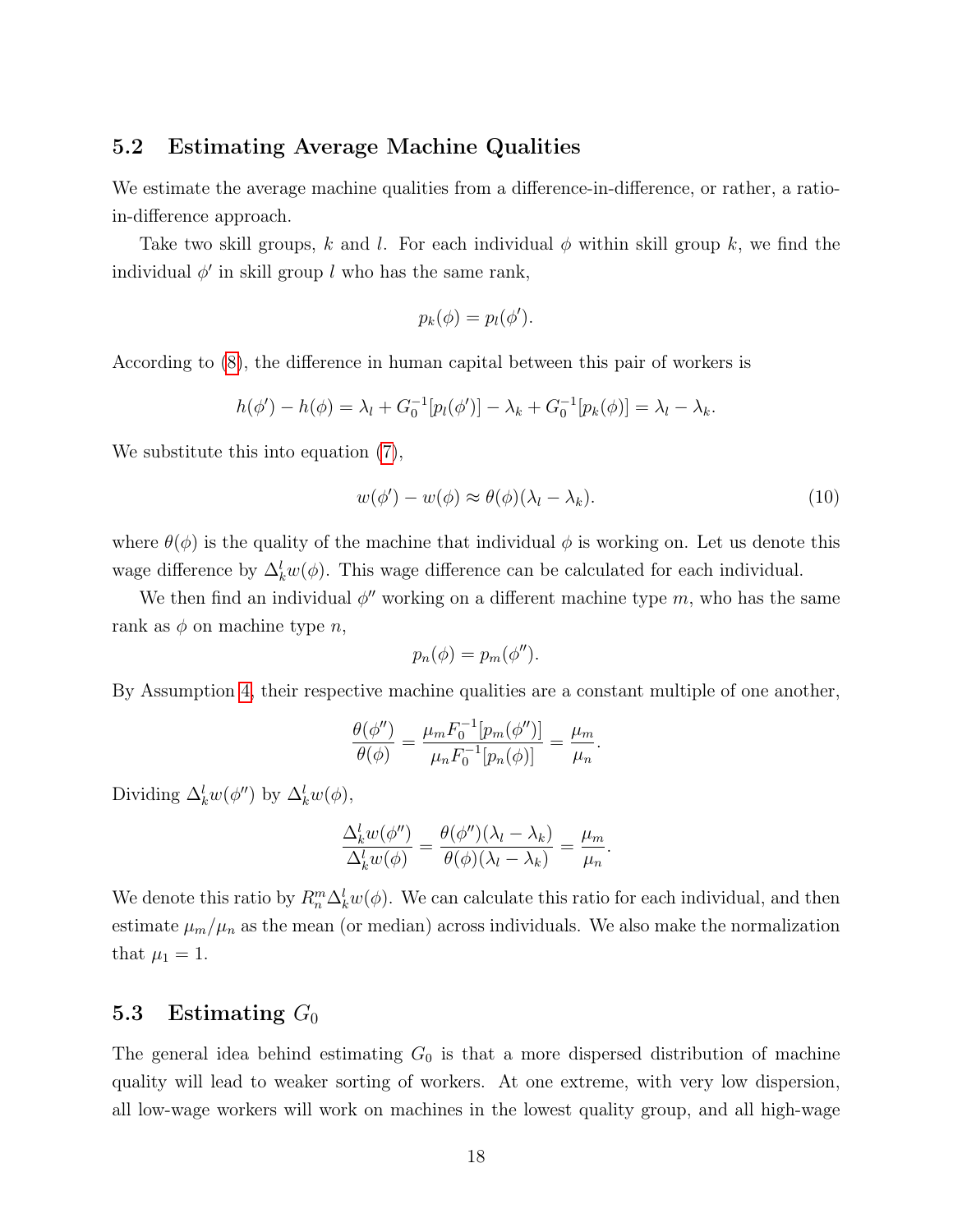workers will work on the highest quality machines. At the other extreme, as dispersion goes to infinity, the quality of a machine will be uncorrelated with its observed category, and workers will be randomly allocated across machine types. By estimating the strength of sorting, we can identify quality dispersion.

For a given  $G_0$ , once we estimated all the  $\mu_n$ s, we can calculate all  $G_n$ s. This allows us to map a machine quality to each individual,

$$
\theta(p_n) = \mu_n G_0^{-1}(p_n),
$$

where, recall,  $p_n$  is the rank of the individual in the wage distribution of workers on machine type n.

The probability that a certain machine of quality  $\theta$  belongs to machine type n is

$$
\Pr(n|\theta) = \frac{\alpha_n g_n(\theta)}{g(\theta)}.
$$

We work with the odds ratio of belonging to machine category  $n$  versus machine category  $m,$ 

$$
\frac{\Pr(n|\theta)}{\Pr(m|\theta)} = \frac{\alpha_n g_n(\theta)}{\alpha_m g_m(\theta)} = \frac{\alpha_n \mu_m g_0(\theta/\mu_n)}{\alpha_m \mu_n g_0(\theta/\mu_m)}.
$$

For a given  $g_0$ , we can assign a odds ratio for each  $\theta$ . We check if this odds ratio function equals the empirical odds ratio function, and if not, we pick another  $g_0$ .

In practice, we choose  $G_0$  from a parametric family so that this functional fix point problem is easier to solve. However, we emphasize that our identification strategy can also be applied nonparametrically. More specifically, we let  $G_0$  be lognormal with mean zero and variance  $\sigma_{\theta}^2$ :

$$
G_0(\theta) = \Phi(\ln \theta / \sigma_\theta),
$$

where  $\Phi$  is the cumulative distribution function of the standard normal distribution.

In this case, the log theta belonging to an individual with rank  $p_0$  on machine type 0 is

$$
\ln \theta(p_0) = \ln \mu_0 + \sigma_\theta \Phi^{-1}(p_0).
$$

The log odds ratio can be written as

<span id="page-19-0"></span>
$$
\ln \frac{\Pr(n|\theta)}{\Pr(m|\theta)} = C + \frac{\ln \mu_n - \ln \mu_m}{\sigma_\theta^2} \ln \theta = C' + \frac{\ln \mu_n - \ln \mu_m}{\sigma_\theta} \Phi^{-1}(p_0),\tag{11}
$$

where C and C' are constants depending on the parameters  $\alpha_n$ ,  $\alpha_m$ ,  $\mu_n$ ,  $\mu_m$  and  $\sigma_\theta^2$ , but not on  $\theta$  or  $p_0$ .

Equation [\(11\)](#page-19-0) shows that machines with higher  $\theta$  are more likely to belong to category n than m if and only if  $\mu_n > \mu_m$ . However, the speed with which this likelihood ratio is increasing in machine quality is decreasing in  $\sigma_{\theta}$ . This suggests the following procedure: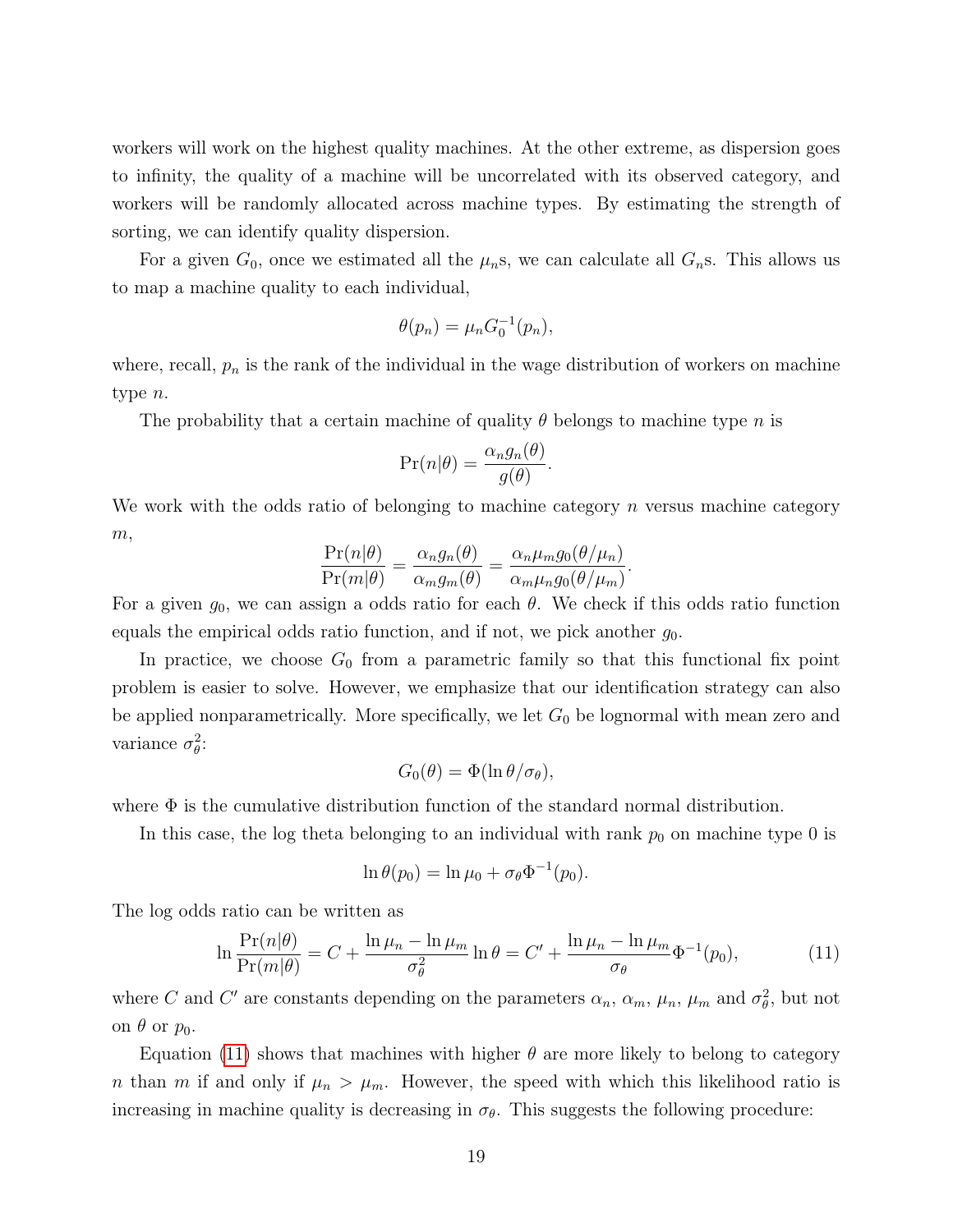- 1. For each individual, calculate  $p_0$  as the rank their wage would have in the wage distribution of workers on machine type 0.
- 2. Estimate equation [11](#page-19-0) by running an OLS of the log odds ratio on  $\Phi^{-1}(p_0)$ .
- 3. The coefficient is  $(\ln \mu_n \ln \mu_m)/\sigma_\theta$ . Given our previous estimates of  $\mu_n$  and  $\mu_m$ , we can recover  $\sigma_{\theta}$ .

#### 5.4 Estimating Average Human Capital Across Skill Groups

Once we know  $\theta(\phi)$ , we can use equation [\(10\)](#page-18-0) to estimate  $\lambda_l - \lambda_k$  as

$$
\frac{\Delta_k^l w(\phi)}{\theta(\phi)} = \lambda_l - \lambda_k.
$$

We make the normalization that  $\lambda_0 = 0$  (or any other constant).

#### 5.5 Estimating  $F_0$

The intuition behind estimating  $F_0$  is that all wage dispersion not explained by  $\theta$  should be due to differences in h.

According to equation [\(3\)](#page-11-2), the derivative of wage with respect to human capital is

$$
w'(h) = \theta(h).
$$

The problem is that  $h$  is unobserved. However, we know the rank of each worker within their skill group,

$$
p_k(h) = F_k(h).
$$

This allows us to express the derivative of wage with respect to  $p_k$  as

$$
\frac{dw}{dp_k} = w'(h)\frac{dh}{dp_k} = \frac{\theta(h)}{f_k[F_k^{-1}(p_k)]} = \frac{\theta(h)}{f_0[F_0^{-1}(p_k)]},
$$

where the last equation follows from our Assumption [5.](#page-17-1)

Calculating the empirical wage gradient for each individual and dividing it by  $\theta$ , we can obtain a nonparametric estimate of  $f_0[F_0^{-1}(p_k)].$ 

Again, we choose a convenient parametrization of  $F_0$  as a normal distribution with mean zero and variance  $\sigma_h^2$ ,

$$
F_0(h) = \Phi(h/\sigma_h),
$$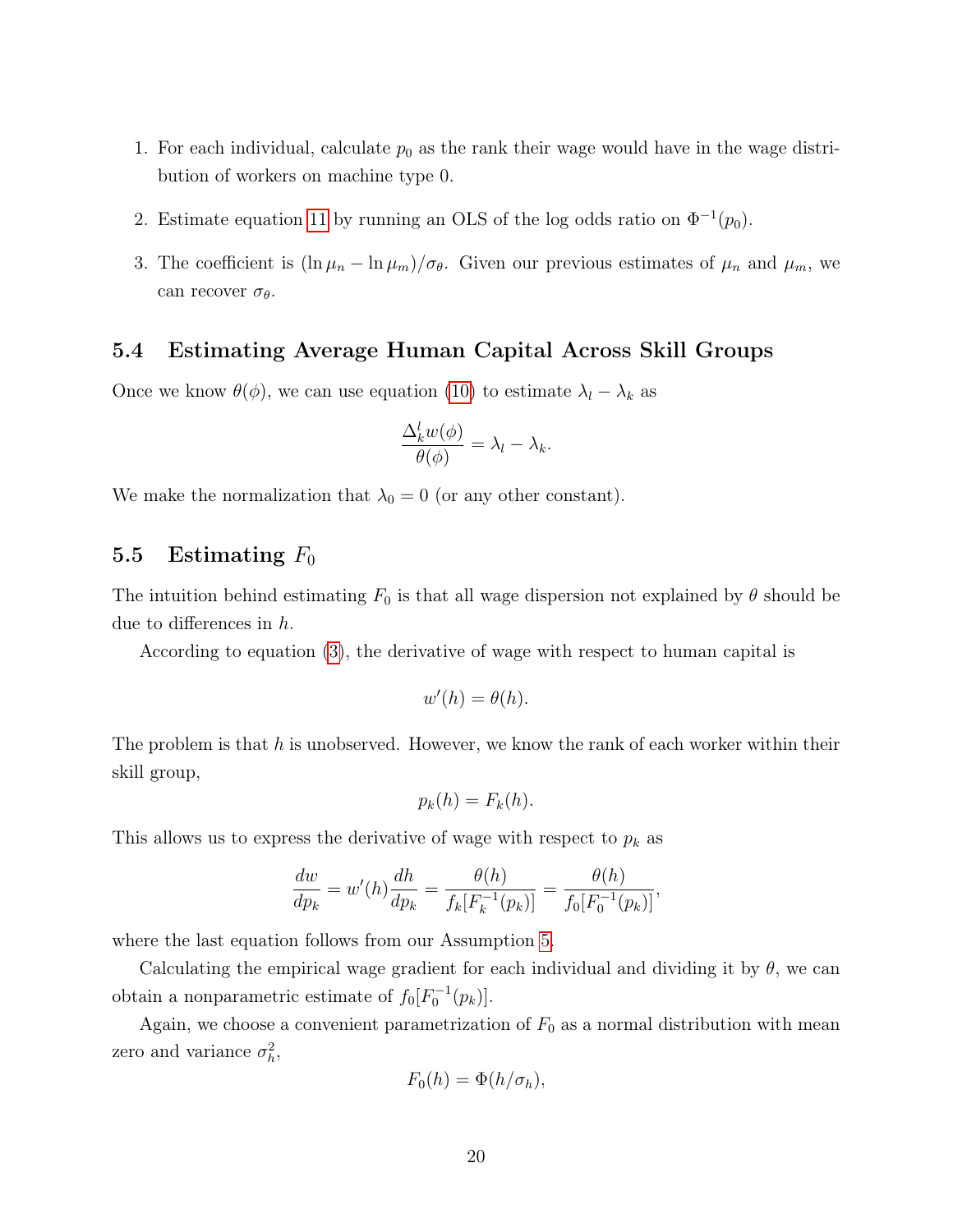so that

<span id="page-21-0"></span>
$$
\frac{dw}{d\Phi^{-1}(p_k)} = \sigma_h \theta(h). \tag{12}
$$

The left-hand side of this equation is the wage gradient with respect to an inverse normal distribution function. We regress this on the previously estimated machine quality  $\theta$  to obtain our estimate of  $\sigma_h$ .

The intuition is that the higher the  $\sigma_h$ , the dispersion of human capital within skill groups, the higher the wage difference between someone with a wage ranking of  $p_k$  and with  $p_k + \Delta$ . The wage difference also depends on machine quality  $\theta$ , which is why we estimate  $\sigma_h$  in the last step.

#### 5.6 Estimating  $w_0$

So far we have only used information on wage *differences* across workers. All the above estimates are independent of the overall *level* of wages. We estimate  $w_0$  such that the level of wages equals that in the data. More specifically, we integrate  $(12)$  for our estimated h and  $\theta$  to obtain our estimate of wages,  $\hat{w}$ . We take the first percentile of  $\hat{w}$  and subtract it from the first percentile of the actual w. The difference must come from  $w_0$ .<sup>[10](#page-21-1)</sup>

#### 5.7 Estimation Results

In our benchmark specification we implement the above procedure with two machine types,  $N = 2$ , and three skill groups,  $K = 3$ . Machines are split into domestic and imported.<sup>[11](#page-21-2)</sup> Skill groups correspond to the level of former education of the worker. Group 1 contains people with no finished secondary education, group 2 contains workers with vocational schooling, and group 3 contains everybody with secondary or higher degrees.

Table [4](#page-22-0) reports the estimated structural parameters. (Standard errors are bootstrapped.) Column (1) displays our preferred specification, where worker skill is divided into three subgroups (no vocational, vocational, secondary), and individual-level controls are occupation fixed effects.

All estimated parameters are plausible, and are highly statistically significant. The key parameter of interest is  $\mu_2$ , the median (or log mean) machine quality. Recall that  $\mu_1$  has been normalized to 1. We estimate  $\mu_2$  to be 1.26, meaning that the median imported machine is 26 percent higher quality than the median domestic machine. We have chosen the units of

<span id="page-21-1"></span> $10$ Results are almost identical if we calculate this difference at other percentiles.

<span id="page-21-2"></span> $11$ Later we wish to further split imported machines by country of origin.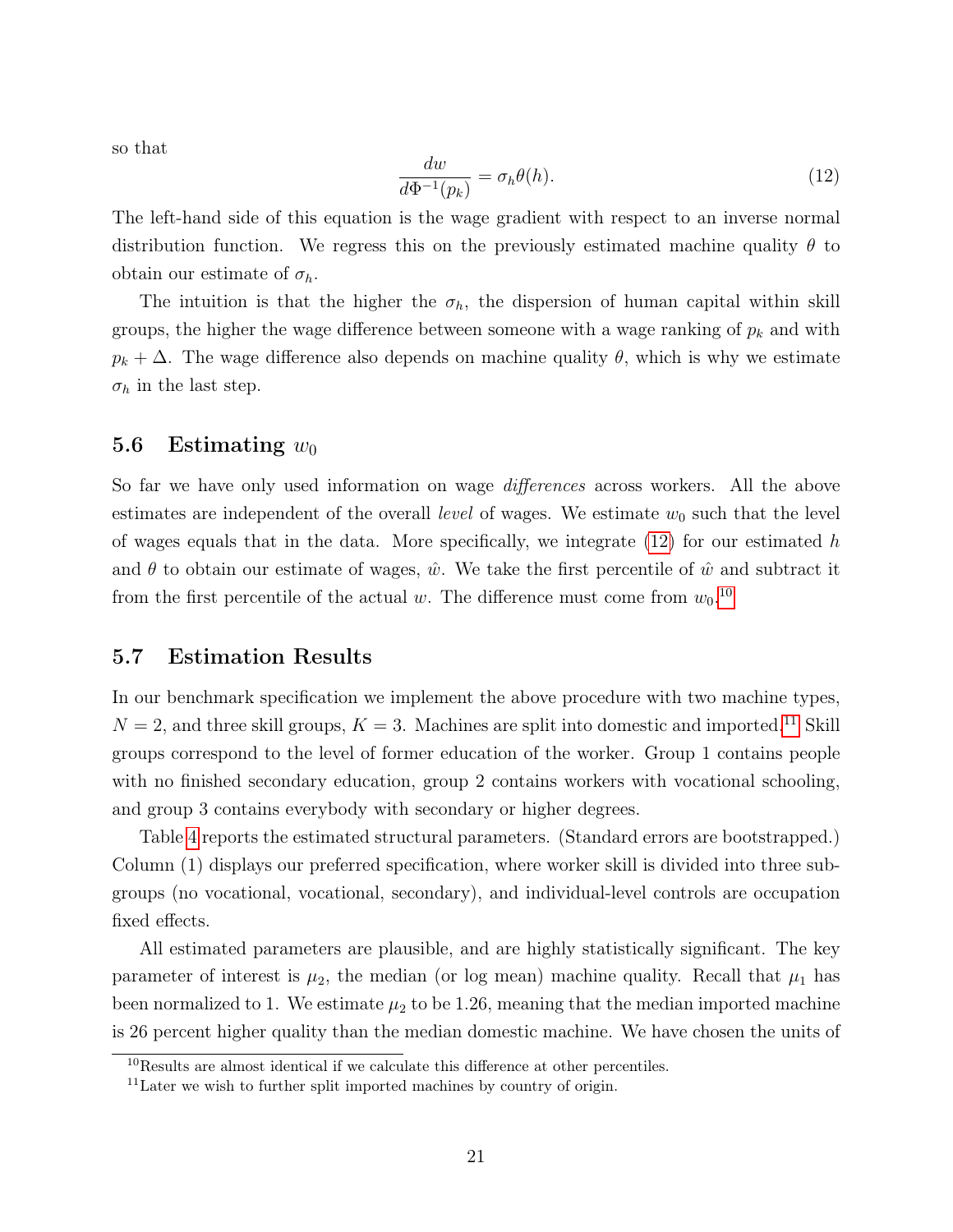|                | <b>Parameter Description</b>                    | $\bf(1)$       | (2)            | (3)     | (4)     |
|----------------|-------------------------------------------------|----------------|----------------|---------|---------|
|                |                                                 | 1.263          | 1.223          | 1.102   | 1.079   |
| mu2            | Median productivity of imported machine         | (0.027)        | (0.023)        | (0.014) | (0.014) |
|                |                                                 | 0.857          | 0.740          | 0.811   | 0.638   |
|                | sigma(theta) Dispersion in machine quality      | (0.059)        | (0.064)        | (0.077) | (0.089) |
|                |                                                 | 0.038          |                | 0.041   |         |
| lambda2        | Mean human capital of workers with VS           | (0.005)        |                | (0.006) |         |
|                |                                                 | 0.115          | 0.092          | 0.117   | 0.093   |
| lambda3        | Mean human capital of workers with SS or higher | (0.008)        | (0.008)        | (0.007) | (0.007) |
|                |                                                 | 0.299          | 0.291          | 0.305   | 0.295   |
| sigma(h)       | Dispersion in human capital                     | (0.018)        | (0.003)        | (0.007) | (0.004) |
|                |                                                 | 0.532          | 0.520          | 0.536   | 0.520   |
| w <sub>0</sub> | Wage of lowest-skilled worker                   | (0.009)        | (0.008)        | (0.011) | (0.013) |
|                | Observations                                    | 16326          | 16326          | 16326   | 16326   |
| Controls       |                                                 |                |                |         |         |
|                | Occupation fixed effects                        | Yes            | Yes            | Yes     | Yes     |
|                | Part-time, overtime indicators                  | Yes            | Yes            | Yes     | Yes     |
|                | Capital importer dummy                          | N <sub>0</sub> | N <sub>0</sub> | Yes     | Yes     |

#### <span id="page-22-0"></span>Table 4: Structural estimation results

quality such that they correspond to the return to skill. In other words, the return to skill is 26 percent higher on imported machines than on domestic ones.

There is, however, considerable variation of machine quality within each machine type. The estimated  $\sigma_{\theta} = 0.86$  implies that the interquartile range of domestic machine qualities is  $[0.55, 1.82]$ , while that of imported machines  $[0.71, 2.36]$ . Another way to quantify the magnitude of within-group variation is to conduct an analysis of variance. Of the total variation in  $\ln \theta$ , the import status of the machine explains only 2 percent.

Figure [3](#page-23-0) displays the estimated density functions of machine quality for the two machine types. The solid line represents domestic machines. Because the quality of the median domestic machine has been normalized to 1, the distribution is centered around 0 on a log scale. Imported machines (dashed line) have on average higher quality, but there is a large overlap in the range of qualities across the two types of machines.

We estimate that vocational schooling adds 3.8 units of human capital, while degree granting secondary schooling adds another 7.7. The units of human capital are such that they bring an additional unit of wage on the median domestic machine. Because mean wages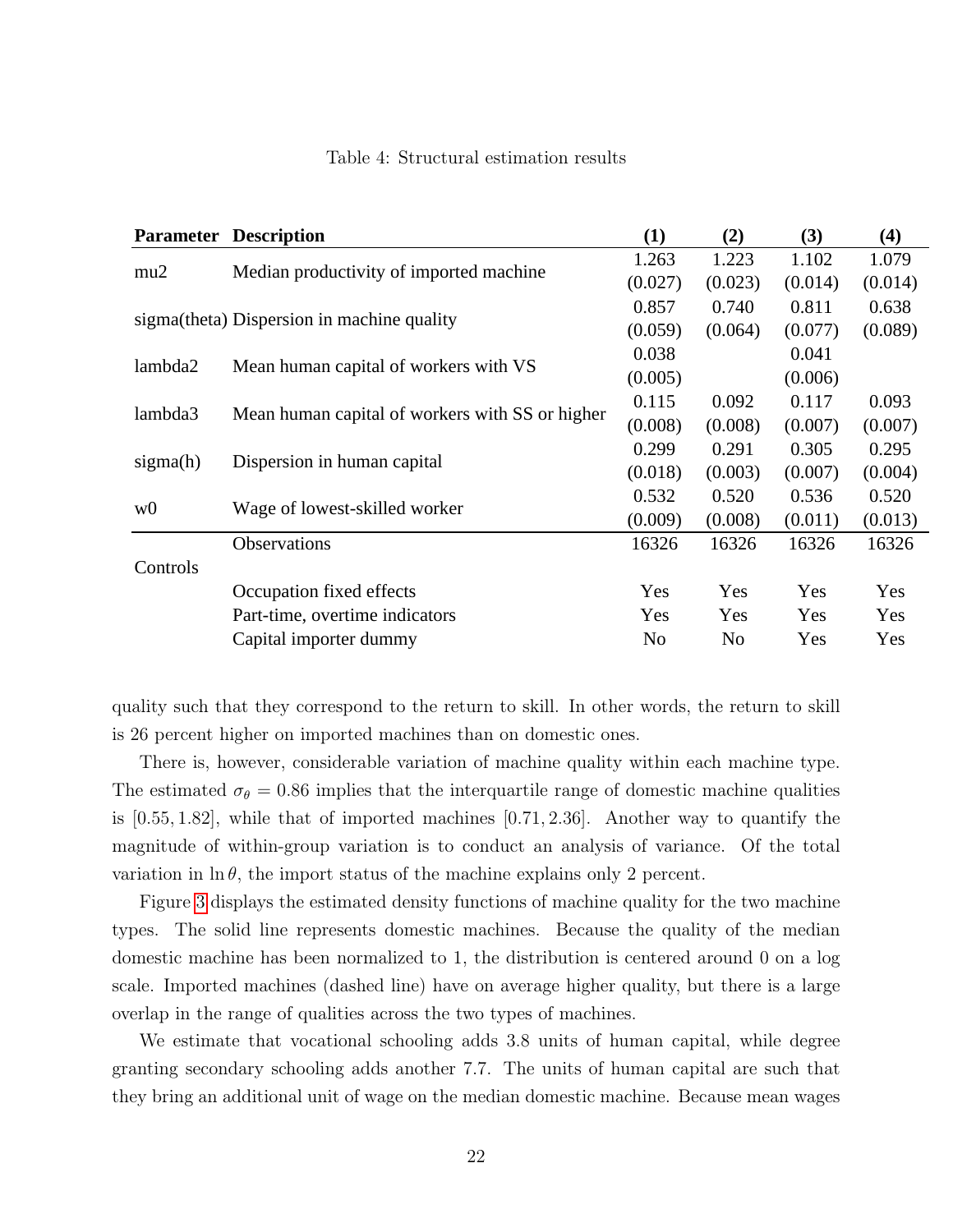

<span id="page-23-0"></span>Figure 3: The estimated distribution of machine quality

are about 1, these can be understood as percentage differences.

Again, there is substantial variation of human capital within skill groups, and the interquartile ranges overlap significantly. The three schooling categories explain only 1.4 percent of the variation in human capital.

Figure [4](#page-24-0) displays the estimated density functions for each skill group. Higher skill groups correspond to higher level of skill, but there is, again, considerable overlap across skill groups.

The wage of the lowest-skilled worker is estimated to be 0.53, about one half of the mean wage in the economy. That is, about one half of the wage of workers is pinned down by their outside option, and only the remaining one half is affected by their matching to machines.

The estimated wage gap between imported and domestic machines in this estimated economy is 12.4 percent. This is somewhat smaller than the actual wage gap of 16 percent. (The wage gap controlling for only occupation codes and hours of work is 0.162, when we get rid of those working at minimum wages, it is 0.161, the gap when using median regression is 0.165 and 0.163, respectively). Note that we have not targeted the wage gap directly.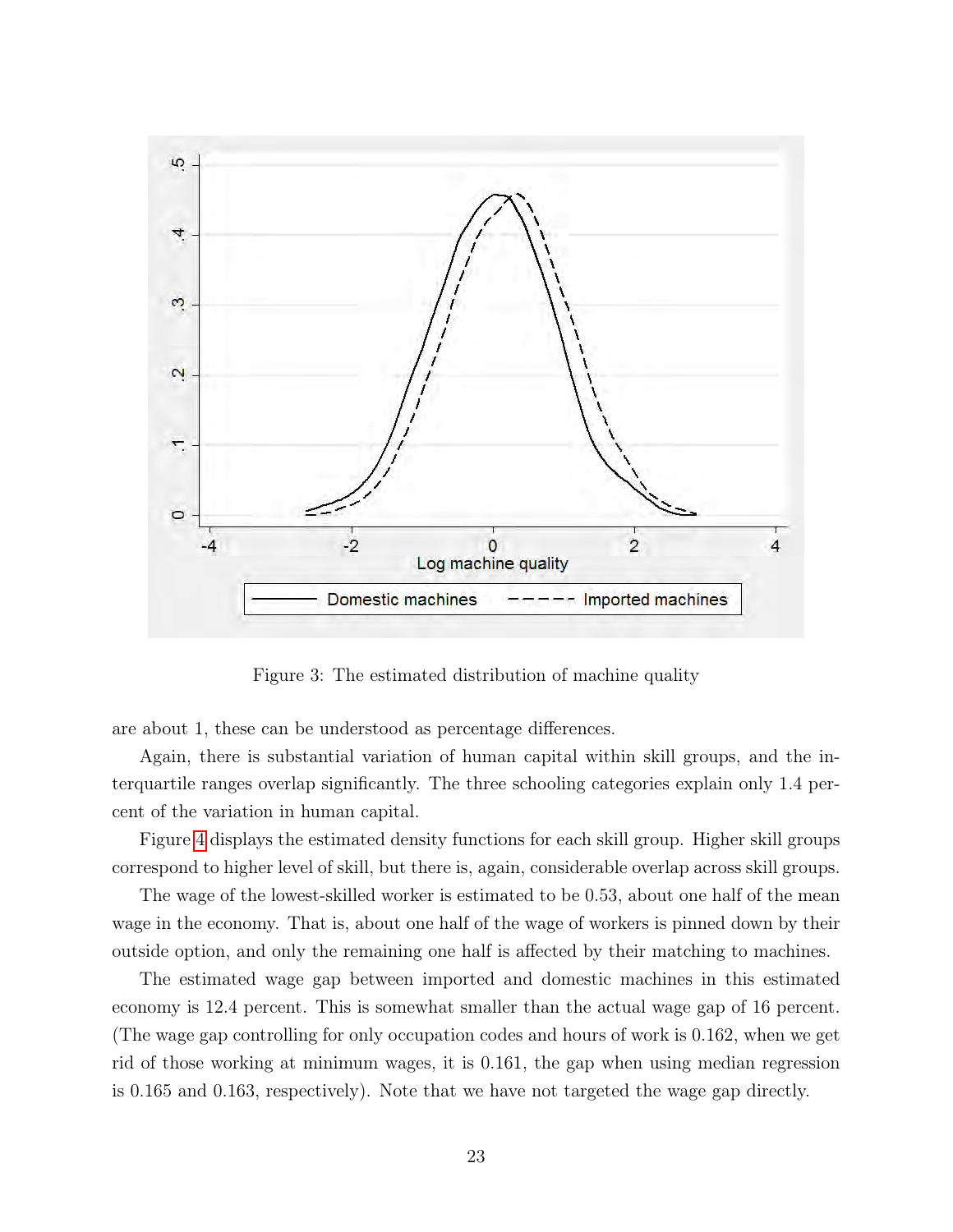

<span id="page-24-0"></span>Figure 4: The estimated distribution of skill

Columns (2) through (4) report different specifications with only two groups of skills (no secondary, secondary schooling) and adding generic capital imports as a control. The estimated coefficients are similar, with the notable difference that the quality differential of imported machines drops by about one half if we control for capital imports. This can be interpreted two ways. One interpretation is that about one half of the effect estimated in columns (1) and (3) is due to firm selection. Another possibility is that because the import of generic capital and specific capital is highly correlated, once we control for generic capital imports, any measurement error in specific capital get magnified. Hence estimates in columns (3) and (4) may suffer from a stronger attenuation bias.

To evaluate the overall fit of the model, we plot actual wages against predicted wages in Figure [5.](#page-25-0) The dashed line is the 45-degree line, and the dots represent actual wage observations. Overall, the predicted and actual wages are highly correlated (the correlation coefficient is 0.99), with some notable deviations. First, the model misses the lower tail of the wage distribution entirely, where wages increase much more rapidly than predicted by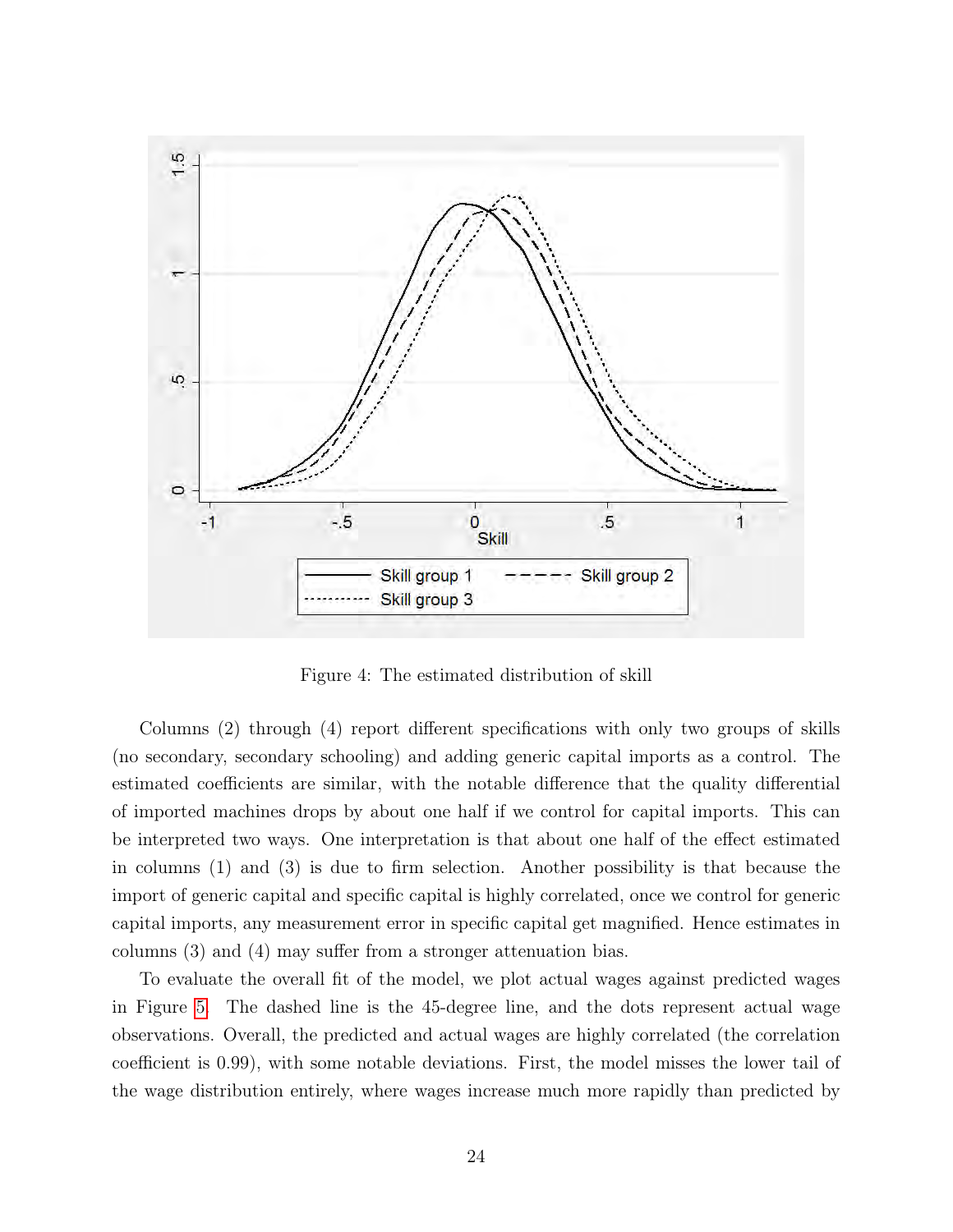the model. This may be the result of the minimum wage. Even though we have dropped all workers earning less than 60,000 forints, the minimum wage may affect the lower tail of the distribution to a greater extent by compressing wages there. Second, the model overpredicts the highest wages of machine operators. This may be the result of misspecified distributional assumptions.



<span id="page-25-0"></span>Figure 5: The fit of the structural model

## 6 The Effect of Imported Machines on Wages

To quantify the effect of imported machines on the level and inequality of wages, we conduct the following counterfactual experiment. We remove all imported machines from the economy by setting  $\alpha_2 = 0$ . We then replace them by domestic machines, the quality of each drawn from the same distribution as our estimates for  $G_1$ . This amounts to setting  $\alpha_1 = 1$ . All remaining parameter values are unchanged.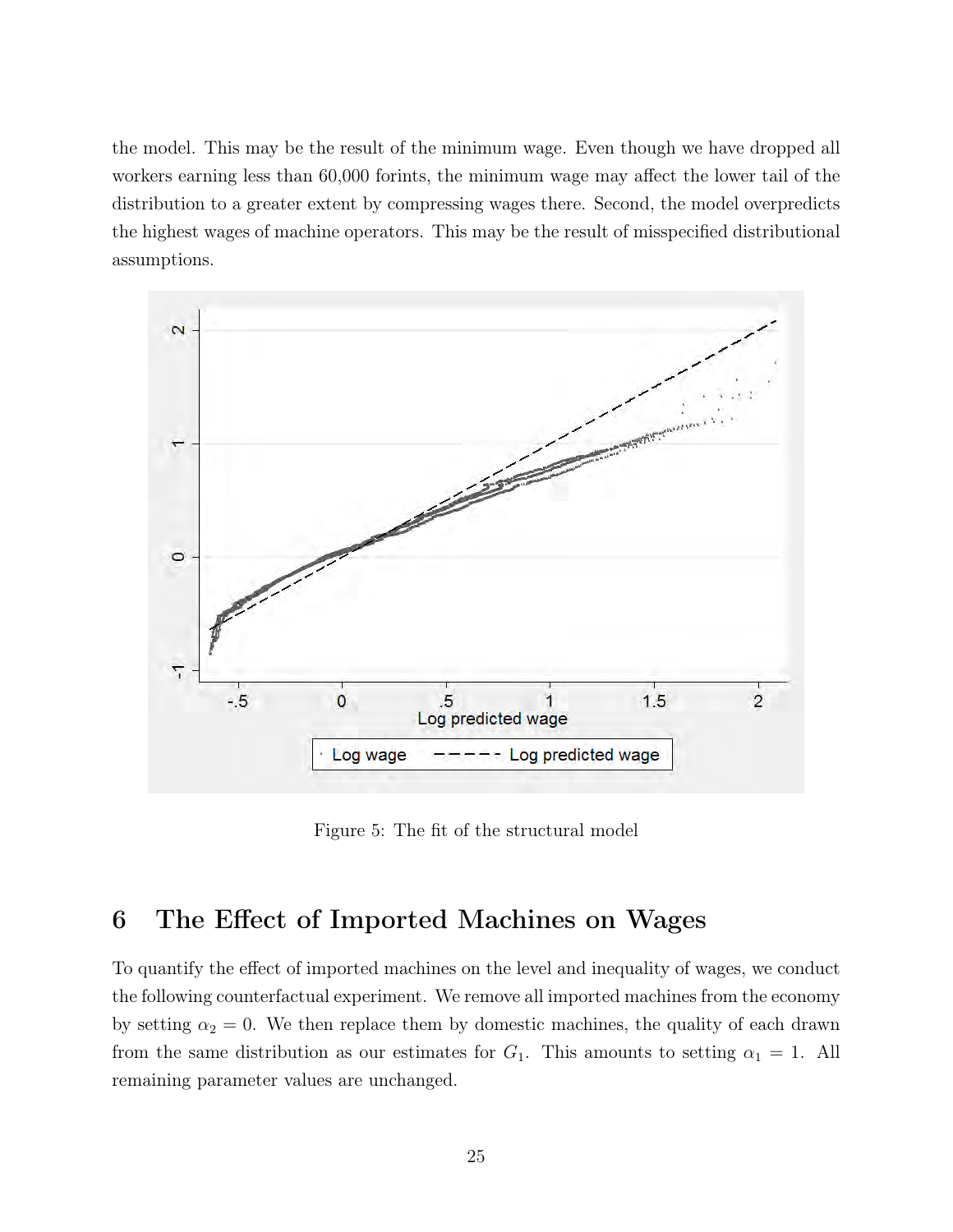We ask a number of questions in this counterfactual economy. The results are summarized in Table [5.](#page-26-0) Column 1 reports several indicators for the estimated economy with  $\alpha_2 =$ 0.34. Column 2 reports these indicators for the counterfactual economy, with no imported machines. For completeness, we report the case of the counterfactual economy with only imported machines in column 3.

|                                   | <b>Estimated</b> |          | No imported All imported |
|-----------------------------------|------------------|----------|--------------------------|
| <b>Indicator</b>                  | economy          | machines | machines                 |
| Mean wage of importers            | 1.150            | 1.103    | 1.251                    |
| Mean skill of importers           | 0.093            | 0.093    | 0.093                    |
| Mean machine quality of importers | 1.814            | 1.665    | 2.100                    |
| Mean wage                         | 1.063            | 1.023    | 1.151                    |
| 90/10 ratio of wages              | 2.587            | 2.479    | 2.792                    |
| 75/25 ratio of wages              | 1.640            | 1.602    | 1.712                    |

<span id="page-26-0"></span>Table 5: Counterfactual experiments

First, we measure the wages of those who work on imported machines in the estimated economy. All these workers will have to have switched to domestic machines in the economy with no imported machines. They earn 1.15 in the estimated economy, and about 4 percent less, 1.10, in the economy with no imported machines. This 4 percent is the direct effect of machine productivity. As the second row reports, the human capital of these workers are fixed. This implies that about one third of the 12 percent wage gap between imported and domestic machines is due to higher machine productivity, and the remaining two thirds are due to selection by (mostly unobserved) human capital.

How can the direct wage effect of imported machines be only 4 percent if they increase the returns to skill by 26 percent? First, recall that about one half of the wage is pinned down by outside options  $(w_0)$ , and is not affected by machine productivity. Second, the 26 percent quality differential refers to the average machine. When we take away imported machines, their operators will be assigned to *better-than-average* domestic machines. This is because they have higher skills than average. Moving from the average imported machine to a better-than-average domestic machine entails a productivity loss that is less than 26 percent. In fact, we estimate it to be only 8 percent (row 3). The 8 percent productivity loss on one half of the wage rate yields the overall 4 percent wage drop when taking away imported machines.

Row 4 reports the mean wage in the economy, including workers on imported as well as domestic machines. It would be 3.8 percent lower without imported machines.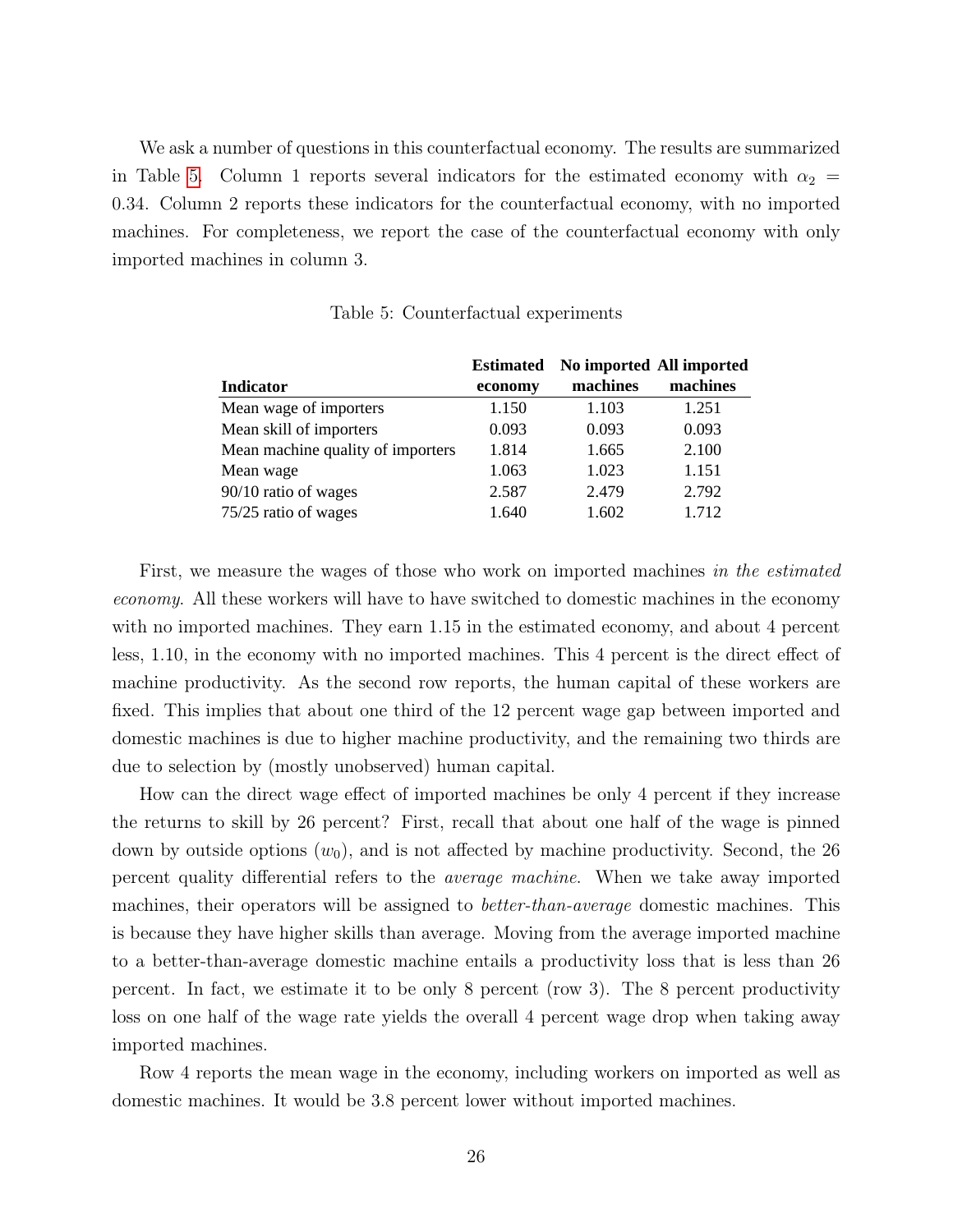We then look at various measures of wage inequality. The 90/10 ratio is 2.59 in the estimated economy, and 2.48 in the simulated economy with no imported machines. The 75/25 ratio displays similar pattern, dropping from 1.64 in the estimated economy to 1.60 when we take away imported machines.

Column 3 of the table reports these indicators for the case when all machines are imported. Average machine quality and wages are higher, and there is more inequality in this case. The differences between all domestic (column 2) and all imported machines (column 3) are much larger than those between column 1 and 2. The intuition is that the selection mechanism that dampened the wage effects of imported machines are no longer present when the economy fully switches to imported machines. In this case, everybody will be working on a better-quality imported machine, not just the more skilled workers.



<span id="page-27-0"></span>Figure 6: Wage density functions

Figure [6](#page-27-0) displays the estimated density function for log wages in the two calibrated economies. The solid line corresponds to the benchmark economy, where 34 percent of machines are imported. The dashed line represents the counterfactual economy with no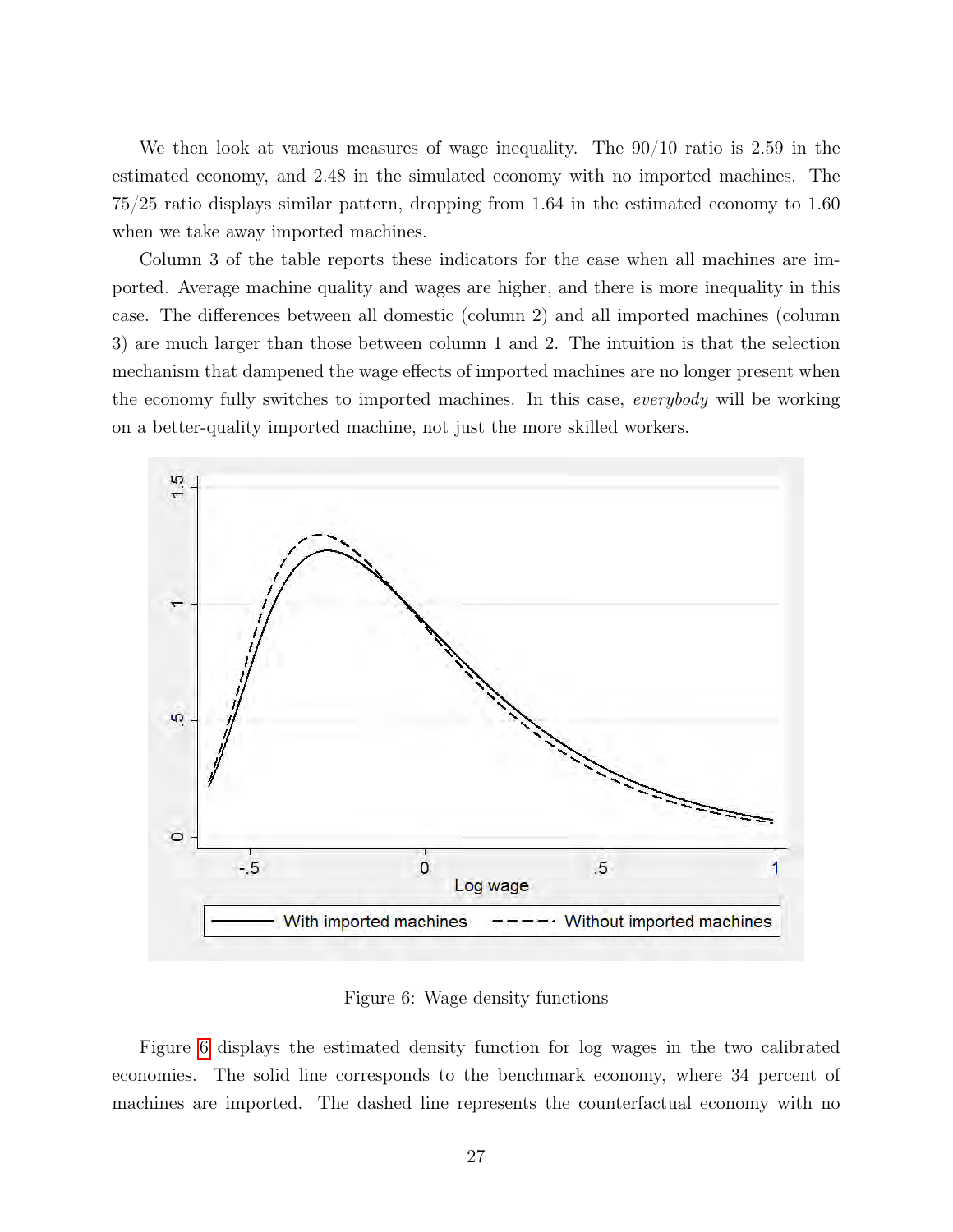imported machines. Overall, we see that imported machines raise wages, in the sense that the density of wages is shifted to the right. Moreover, the wage density is more spread out with imported machines, reflecting increased inequality. However, most of the variation in wages comes from heterogeneity in human capital, so these changes are small relative to the overall wage distribution.

## 7 Conclusion

This paper estimated the effect of capital imports on the wages of a large, representative sample of Hungarian machine operators. Using linked employer-employee data and detailed product- and firm-level import data, we matched the precise occupation description of each worker to the equipment imported by their employers. We found that machine operators working on imported machines earn 16 percent more than those working on domestic machines. Estimating a structural assignment model of heterogenous workers and machines, we concluded that about one third of this wage gap is due to the higher returns to skill on imported machines, and two thirds are due to the higher skill of imported machine operators. Our structural estimates also suggest that imported machines contributed substantially to the increase in wage inequality in Hungary. Our results highlight a novel mechanism of skill-biased technical change.

### References

- Alfaro, Laura and Eliza Hammel, "Capital flows and capital goods," Journal of International Economics, May 2007, 72 (1), 128–150.
- Altomonte, Carlo and Gábor Békés, "Trading Activities, Firms and Productivity," Working paper 2008.
- Armenter, Roc and Miklos Koren, "Economies of Scale and the Size of Exporters," Working paper 2009.
- Bernard, Andrew B, J Bradford Jensen, and Peter K Schott, "Importers, Exporters and Multinationals: A Portrait of Firms in the U.S. that Trade Good," in T. Dunne, J.B. Jensen, and M.J. Roberts, eds., Producer Dynamics: New Evidence from Micro Data, University of Chicago Press, 2009.
- Bénabou, Roland, "Inequality and Growth," CEPR Discussion Papers 1450, C.E.P.R. Discussion Papers July 1996.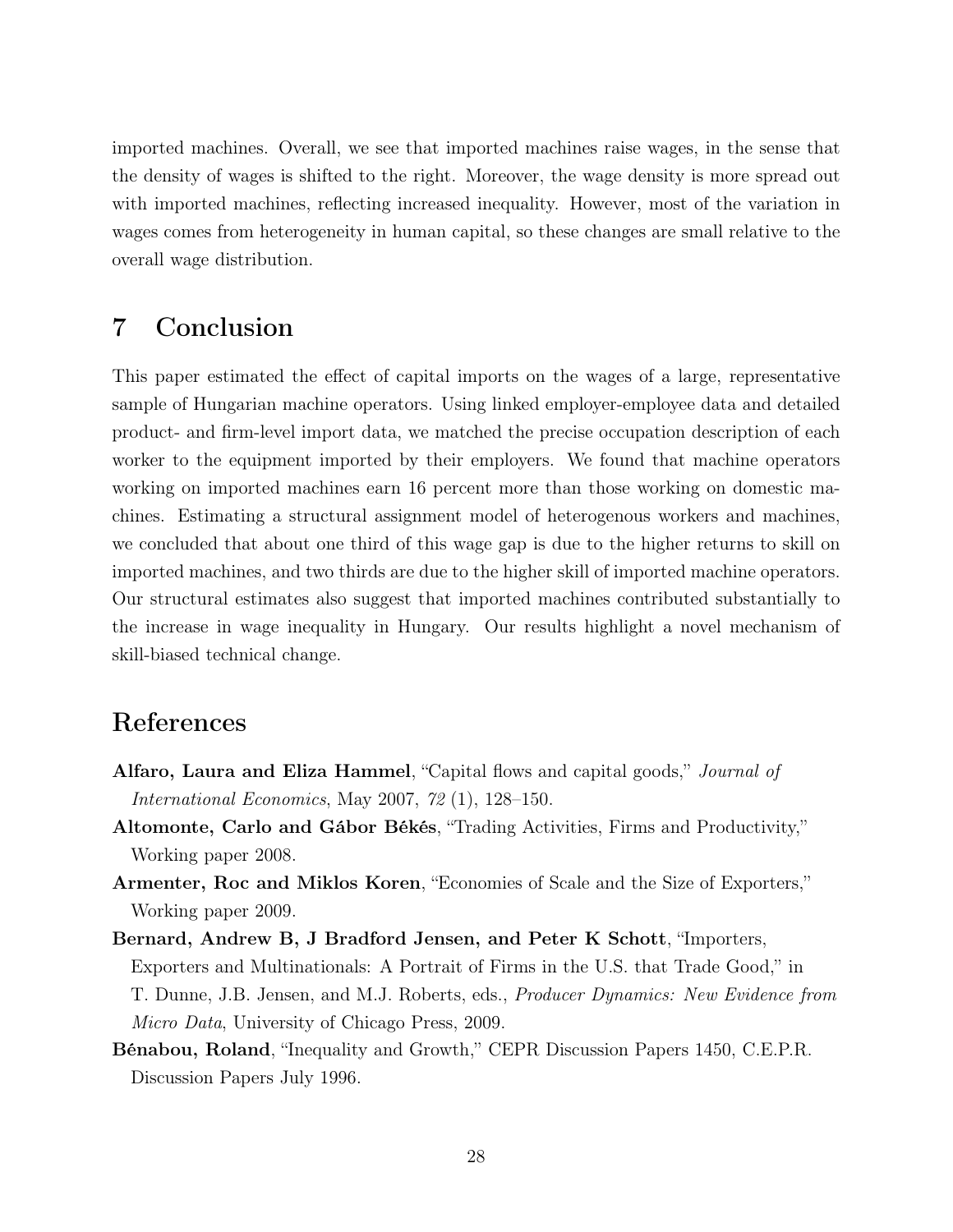- Bustos, Paula, "The Impact of Trade on Technology and Skill Upgrading: Evidence from Argentina," CREI working paper 2007.
- Caselli, Francesco and Daniel J. Wilson, "Importing technology," Journal of Monetary Economics, January 2004, 51 (1), 1–32.
- Costinot, Arnaud and Jonathan Vogel, "Matching and Inequality in the World Economy," NBER Working Papers 14672, National Bureau of Economic Research, Inc January 2009.
- DiNardo, John E and Jorn-Steffen Pischke, "The Returns to Computer Use Revisited: Have Pencils Changed the Wage Structure Too?," The Quarterly Journal of Economics, February 1997, 112 (1), 291–303.
- Eaton, Jonathan and Samuel Kortum, "Trade in capital goods," *European Economic* Review, May 2001, 45, 1195–1235.
- Entorf, Horst, Michel Gollac, and Francis Kramarz, "New Technologies, Wages, and Worker Selection," Journal of Labor Economics, July 1999, 17 (3), 464–91.
- Goldberg, Pinelopi Koujianou and Nina Pavcnik, "Distributional Effects of Globalization in Developing Countries," Journal of Economic Literature, March 2007, 45  $(1), 39-82.$
- Halpern, László, Miklós Koren, and Ádám Szeidl, "Imported Inputs and Productivity," Working paper March 2009.
- Heckman, James J and Bo E Honore, "The Empirical Content of the Roy Model," Econometrica, September 1990, 58 (5), 1121–49.
- Jones, Charles I., "Intermediate Goods, Weak Links, and Superstars: A Theory of Economic Development," NBER Working Papers 13834, National Bureau of Economic Research, Inc March 2008.
- **Jovanovic, Boyan**, "Vintage Capital and Inequality," Review of Economic Dynamics, April 1998, 1 (2), 497–530.
- Kezdi, Gabor, "Two Phases of Labor Market Transition in Hungary: Inter-Sectoral Reallocation and Skill-Biased Technological Change," Budapest Working Papers on the Labour Market 0203, Institute of Economics, Hungarian Academy of Sciences July 2002.
- Kremer, Michael, "The O-Ring Theory of Economic Development," The Quarterly Journal of Economics, August 1993, 108 (3), 551–75.
- Krueger, Alan, "How Computers Have Changes the Wage Structure: Evidence From Microdata, 1984-89," The Quarterly Journal of Economics, 1993, 108 (1).
- Roy, Andrew D., "Some Thoughts on the Distribution of Earnings," Oxford Economic *Papers*, June 1951, 3(2), 135–146.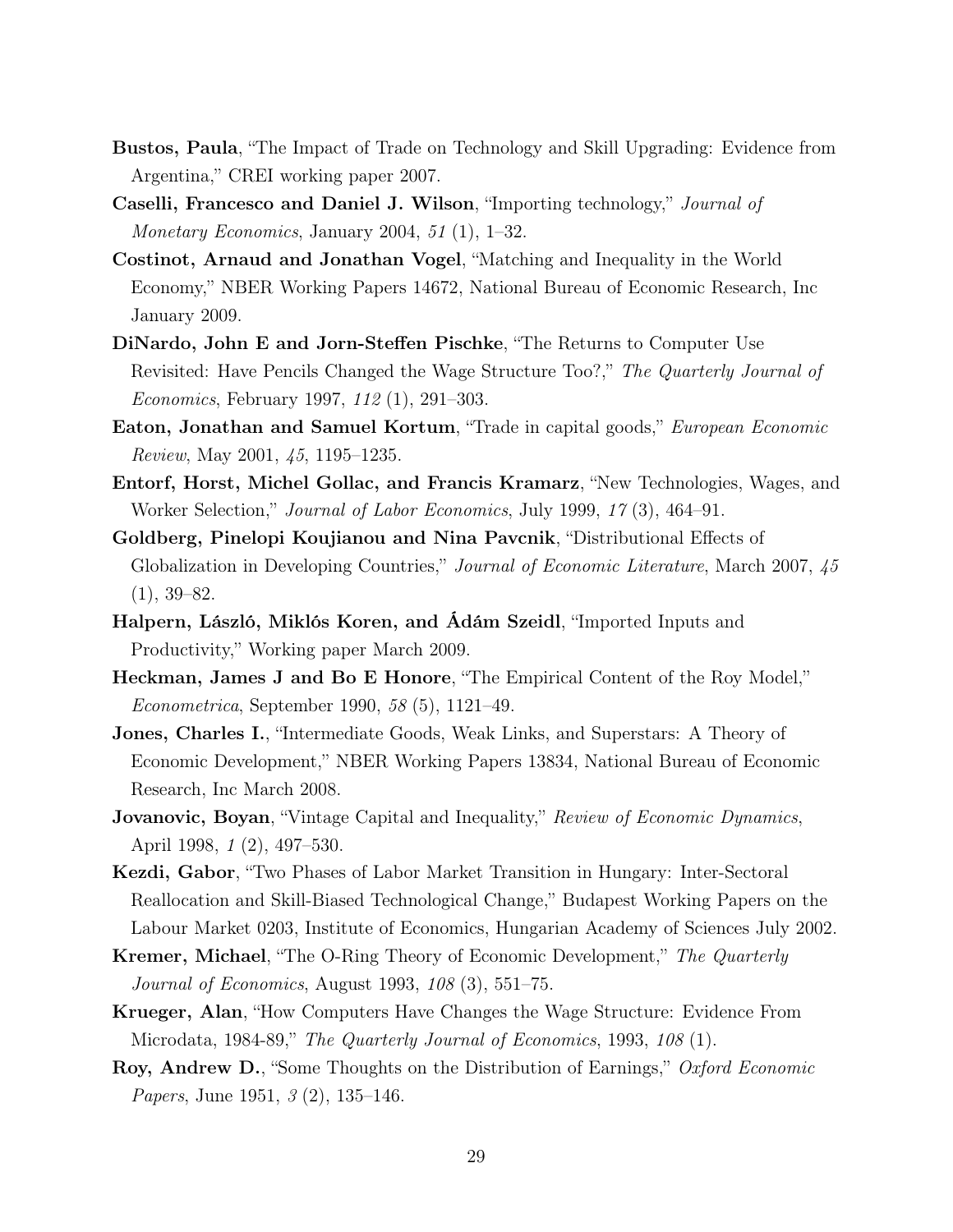Verhoogen, Eric A., "Trade, Quality Upgrading, and Wage Inequality in the Mexican Manufacturing Sector," The Quarterly Journal of Economics, 05 2008, 123 (2), 489–530.

## A Data Appendix

#### A.1 Matching machines to their operators

We match the 4-digit occupation code (FEOR) of machine operators to the 4-digit Harmonized System product code of capital goods. There are 74 FEOR codes involving the operation of a machine, including drivers of trucks and forklifts (we later wish to separate drivers). There are 105 HS codes describing machines or machine parts that we thought can be reasonably matched to workers. Some generic machines (e.g., computers) cannot be matched, so we dropped them from the sample. We then match each worker to at least one, potentially several machines that they can be working on. The average worker is matched with 4.5 machines, and the average machine is matched with 2.8 occupations.

Table [6](#page-31-0) shows 20 randomly selected occupation/machine matches out of a total of 285. Some matches are more precise than others. For example, "Tobacco products machine operators" can be expected to work on "Machinery for preparing or making up tobacco." "Tugs and pusher craft" requires the work of "small boat steermen," but also of "Boatswains, chief engineers." "Metal working machine operators" are likely to work with "Files, pliers, metalcutting shears," but probably also with other machines and tools.